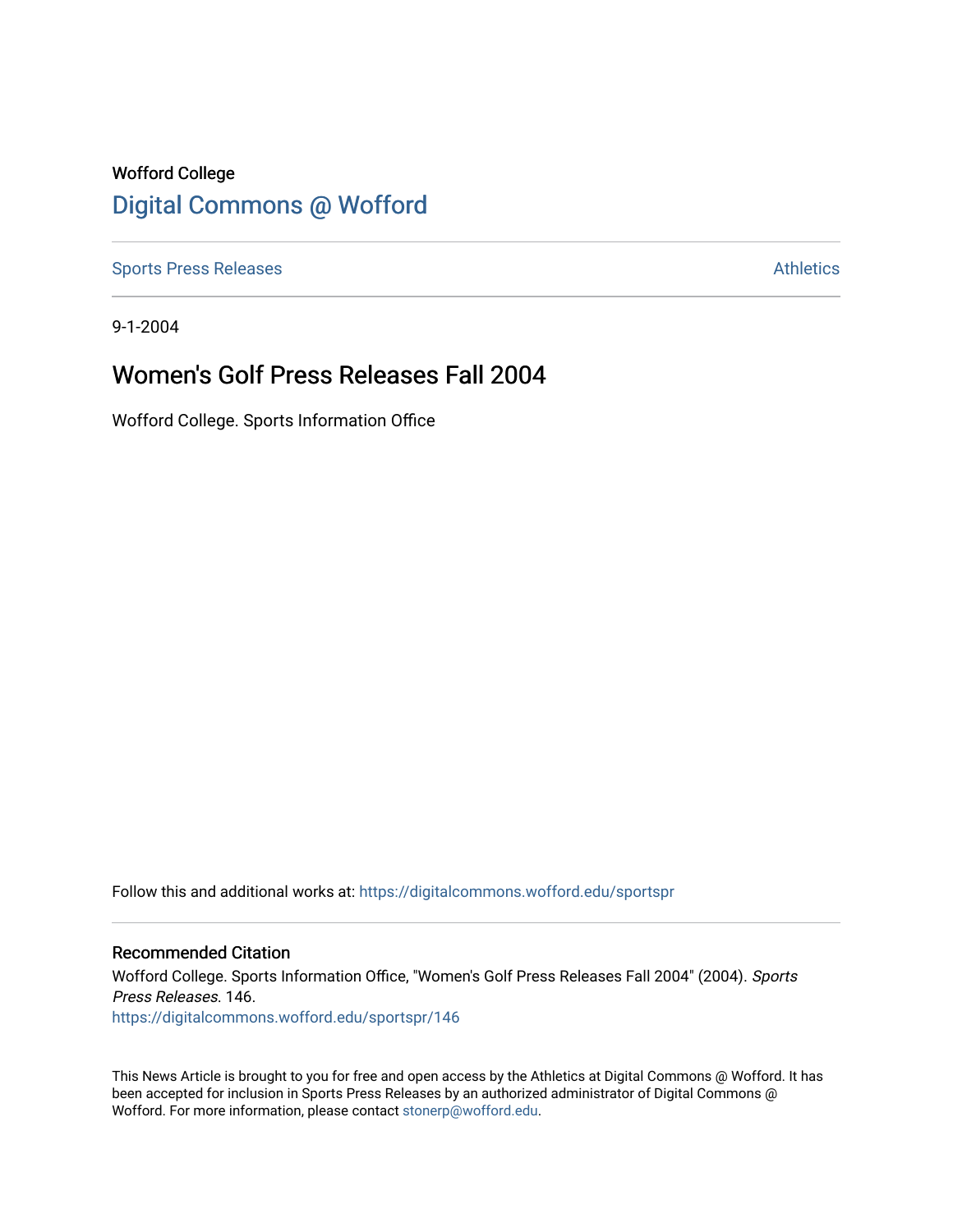The Wofford athletic department and director of golf Vic Lipscomb have announced the hiring of former LPGA professional Angie Ridgeway in the newly created role of associate director of golf.

"Angie Ridgeway gives Wofford instant credibility for our men's and women's programs," Lipscomb said. "She has been an LPGA member and tournament player for many years. She also played golf at Appalachian State and has been doing a lot of teaching since she left the tournament scene.

"We are very fortunate to have someone of Angie's capabilities and stature to help Wofford grow the golf program."

Prior to joining the Terriers, Ridgeway was named the women's golf head coach at USC Upstate and was in charge of beginning a new program with an anticipated start date in 2005-06.

"I'm thrilled to be at a Division I school so early in my coaching career and the opportunity to be at Wofford is especially exciting," Ridgeway said. "The tradition in sports here is well known.

"To have a chance to work with Vic Lipscomb, my longtime friend, is a thrill. He is well established in Carolinas golf. Together, we can really take the golf program to a new level."

A former 12-year veteran of the LPGA Tour (1992-2003), she played in over 190 events and five U.S. Opens. Her most successful year came in 1992 when she tallied \$84,396 en route to over \$300,000 in career earnings.

Ridgeway fired a 3-under-par 285 at the 1997 Ping Welch's Championship to garner a fifthplace result, one of her six career top 10 finishes. She also had 10 top 15 showings while placing in the top 25 on 21 occasions. In addition to playing on the regular tour, she also competed in over 260 charity and corporate pro-am events.

At the 1992 Sara Lee Classic, she finished ahead of notable players such as Nancy Lopez, Juli Inkster, Betsy King, Pat Bradley, Beth Daniel and JoAnne Carner on her way to tying for eighth place. She shot a career-low 64 in the first round of the 1992 Sega Women's Championship. She carded 44 career rounds in the 60s.

Ridgeway had her best years on the LPGA Tour in 1992 and 1993, winning over \$159,000 during that two-year span.

A native of the Spartanburg area, she graduated from Boiling Springs High School before embarking on a collegiate career at Appalachian State. While at the Boone, N.C., institution, she earned a bachelor's degree in business and finished with a 3.5 grade-point average. She served as the Mountaineers' team captain and earned medalist honors at two tournaments.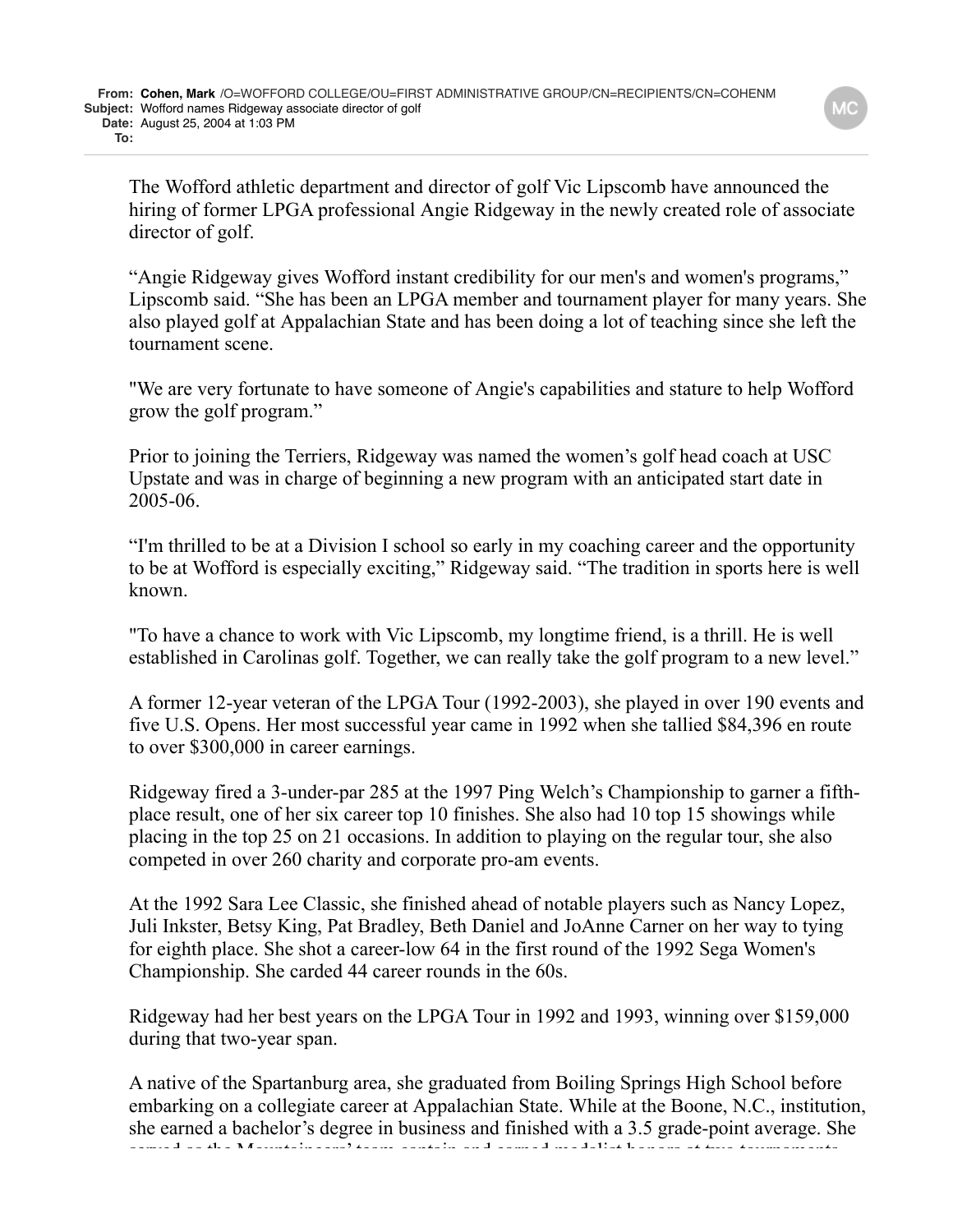served as the Mountaineers' team captain and earned medalist honors at two tournaments.

Ridgeway has also advanced her professional development by attending various training programs, including the PGA of America Golf School, the Golf Digest School, the Dave Pelz Short Game School and the Sports Psychology Workshop conducted by Dr. Bob Rotella.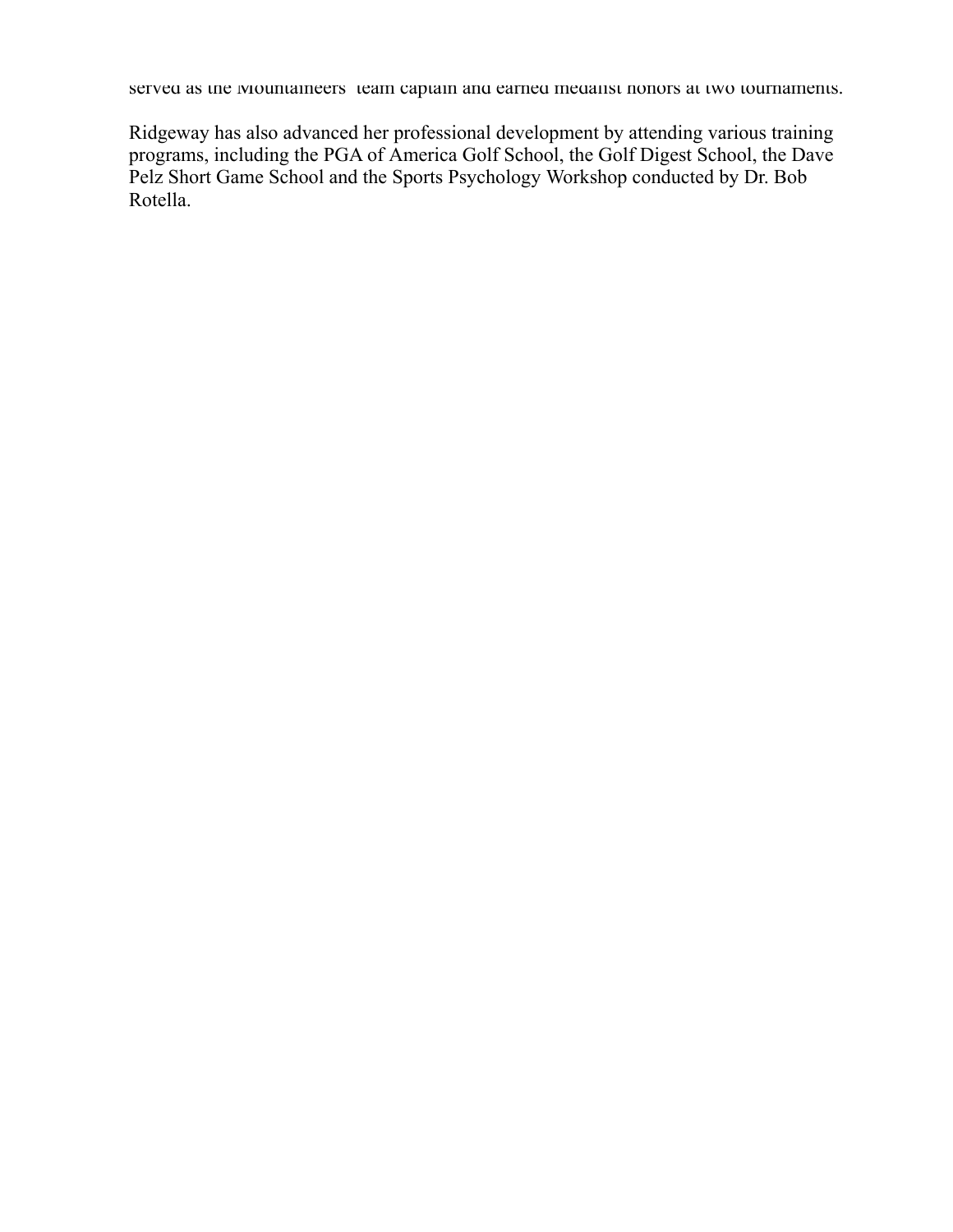#### **Wofford women's golf to host two tournaments in 2004-05 September 7, 2004**

Highlighted by serving as host for two tournaments, the Wofford women's golf program and associate director of golf Angie Ridgeway have announced the 2004-05 schedule.

"I'm looking for leadership from our three returning players this season," said Ridgeway. "We also have two very enthusiastic freshmen who will contribute as they both are ready to go. Overall, we are looking to jump right in with both feet and improve on last year's performance."

The Terriers will start play this weekend, Sept. 13-14, at the Draper Valley Ladies Invitational in Draper, Va., before traveling to Sunset Beach, N.C., Sept. 25-26 for the Sea Trail Intercollegiate.

On Oct. 11-12, the first fall women's tournament in which Wofford will serve as the host occurs as the Terriers welcome competition for the Coca-Cola C2-Wofford Autumn Invitational. The two-day, 36-hole event will take place at the Three Pines Country Club in Woodruff, S.C.

Concluding the fall season will be a trip to Waynesville, N.C., for the Great Smokes Invitational (Oct. 18-19).

Opening the spring season is a Feb. 26-27 date at the Bethune-Cookman Spring Invitational in Daytona Beach, Fla.

Wofford will host its second tournament of the season, March 5-6, at the Coca-Cola Terrier Intercollegiate. The two-day, 36-hole event made its debut last year and will continue this season at the Carolina Country Club in Spartanburg.

Concluding the regular-season is a pair of tournaments, as the Terriers will play in the Shamrock Intercollegiate (March 18-20) in Rock Hill, S.C., before heading to Richmond, Ky., April 7-9, for the EKU Lady Colonel Classic.

Wofford wraps up its season at the Southern Conference Championship, April 22-24, in Greenville, S.C., at the Furman University Golf Course.

2004-05 Wofford Women's Golf Schedule:

Sept. 13-14--Draper Valley Ladies Invitational--Draper, Va. Sept. 25-26--Sea Trail Intercollegiate--Sunset Beach, N.C. Oct. 11-12--Coca-Cola C2-Wofford Autumn Invitational--Woodruff, S.C. Oct. 18-19--Great Smokies Invitational--Waynesville, N.C. Feb. 26-27--Bethune-Cookman Spring Invitational--Daytona Beach, Fla. March 5-6--Coca-Cola Terrier Intercollegiate--Spartanburg, S.C. March 18-20--Shamrock Intercollegiate--Rock Hill, S.C. April 7-9--EKU Lady Colonel Classic--Richmond, Ky. April 22-24--Southern Conference Championship--Greenville, S.C.

*Travis Woods Assistant Athletic Media Relations Director Wofford College 429 N. Church St. Spartanburg, SC 29303 O: (864) 597-4092 F: (864) 597-4129*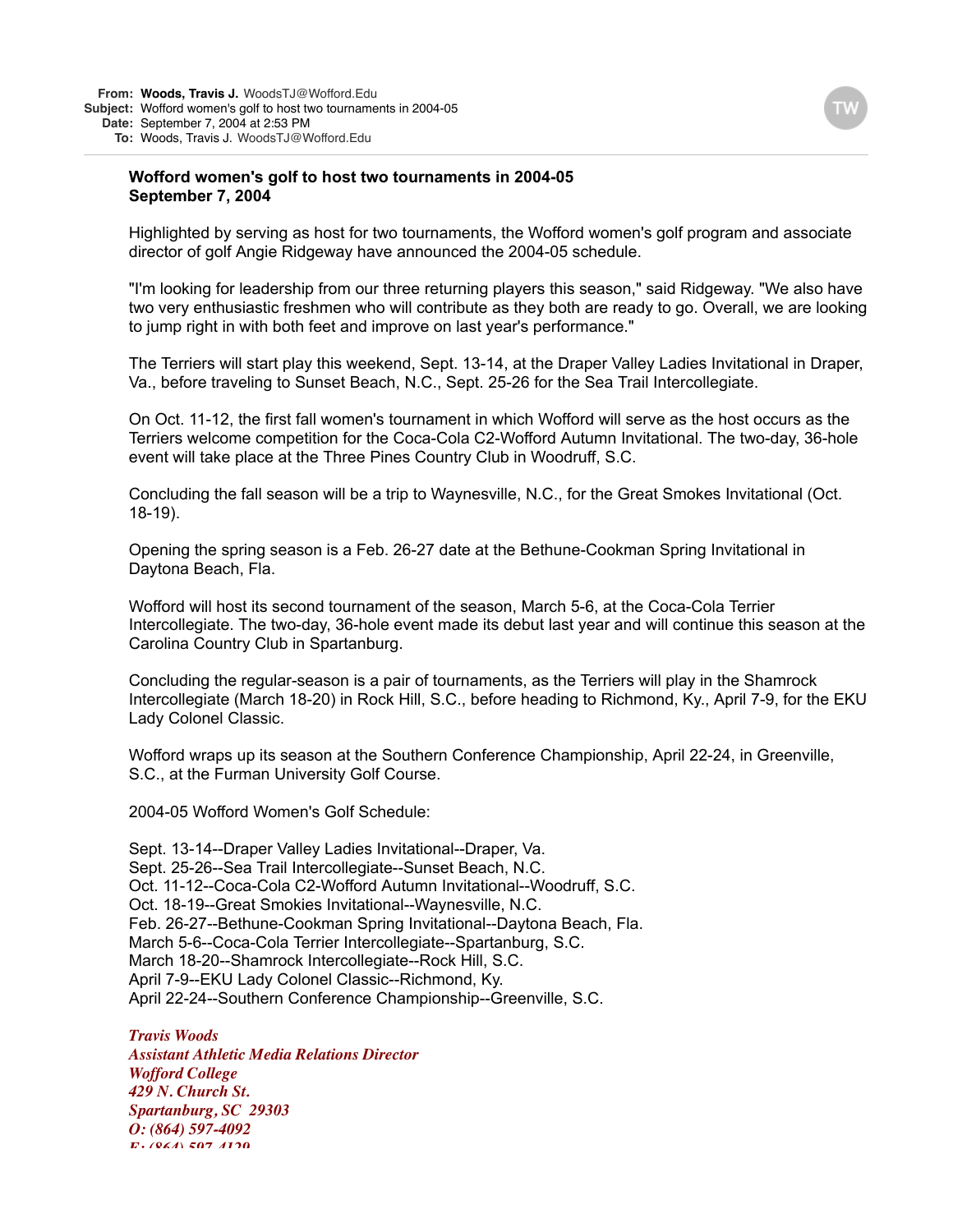*F: (864) 597-4129 H: (864) 585-6724 C: (864) 809-8899*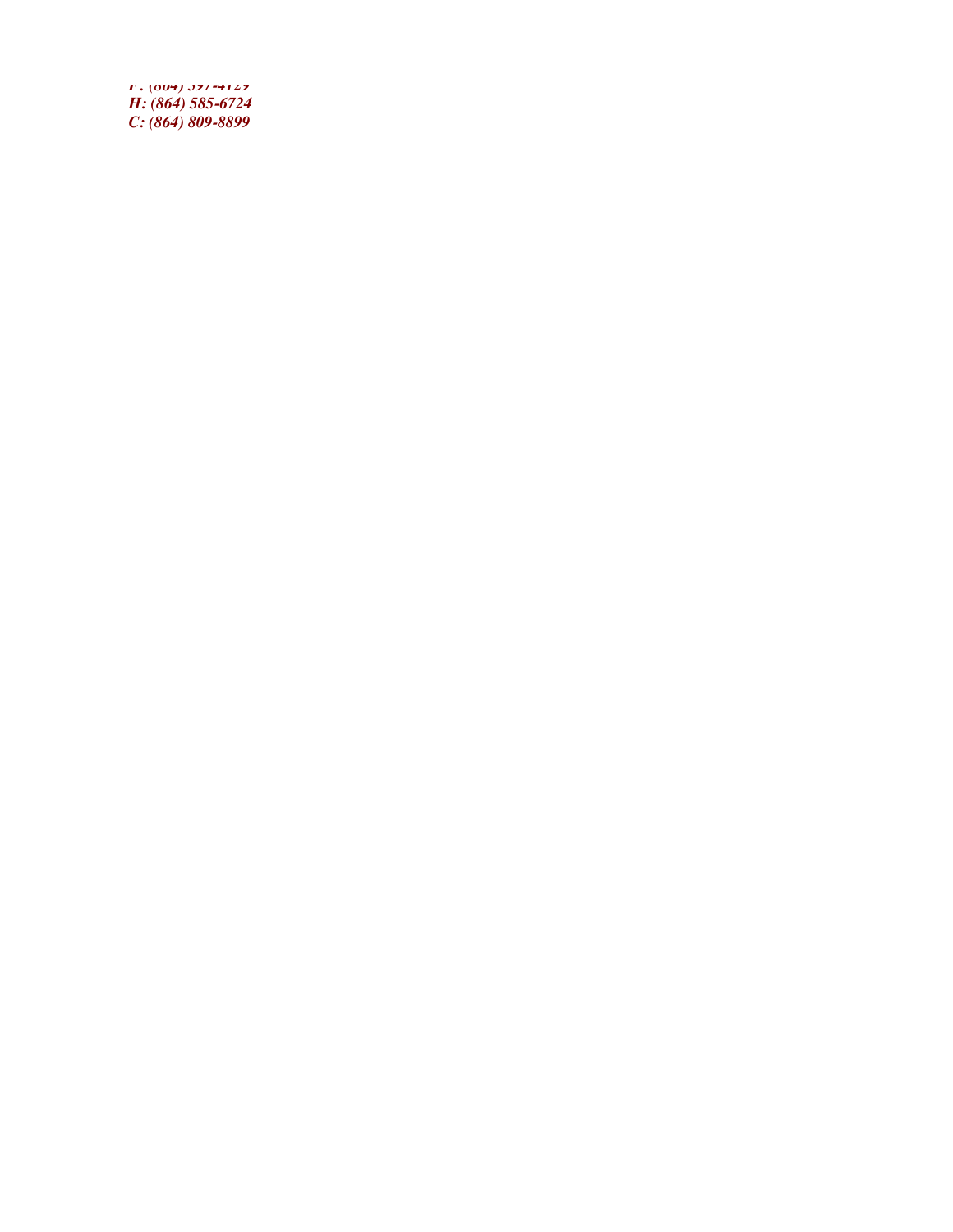#### **Fourth-place finish for Terrier women's golf in season opener Sept. 15, 2004**

The Wofford women's golf team garnered a fourth-place finish out of 14 teams at its season-opening Draper Valley Ladies Invitational in Draper, Va. The two-day event, held Monday and Tuesday, was shortened to less than one round of play due to weather conditions in the area.

The Terriers were led by an eighth-place tying score by junior Lauren Stephenson (Cape Coral, Fla.). Stephenson registered a 37-37--74 (+2).

Wofford had three players finish within a stroke of each other. Senior Laura Robinson (Paget, Bermuda) tied for 14th with a 37-39--76 (+4) while freshman Ashley Current (Louisville, Ky.) carded a 39-38--77 (+5) in earning a tie for 20th. Sophomore Laura Parris (Spartanburg, S.C.) also factored into the mix with a 6-over par 37-41--78 to tie for 25th.

Rounding out the Terrier effort was freshman Mary Ellen Herring (Lillington, N.C.) with a 38th-place tying score of 40-40--80 (+8).

The squad will continue its season Sept. 25 and 26 at the Sea Trail Intercollegiate at the Sea Trail Plantation in Sunset Beach, N.C.

Wofford Individuals: T8--Lauren Stephenson, 37-37--74 (+2) T14--Laura Robinson, 37-39--76 (+4) T20--Ashley Current, 39-38--77 (+5) T25--Laura Parris, 37-41--78 (+6) T38--Mary Ellen Herring, 40-40--80 (+8)

Top-10 Individuals:

1--Santie Coch (Murray State), 35-33--68 (-4) 2--Camilla Loeveid (Murray State), 35-35--70 (-2) 3--Kate O'Sullivan (High Point), 38-33--71 (-1) 4--Tammy Mahar (Marshall), 36-36--72 (E) T5--Tiffany Woodyer (Longwood), 35-38--73 (+1) T5--Heather Martin (Methodist), 34-39--73 (+1) T5--Amanda Diamond (Longwood), 34-39--73 (+1) T8--Lauren Stephenson (Wofford), 37-37--74 (+2) T8--Ashley Davis (Old Dominion), 36-38--74 (+2) T10--Meredith Roberts (Radford), 39-36--75 (+3) T10--Carlie Gordon (Lenoir-Rhyne), 35-40--75 (+3) T10--Misha Harvey (William & Mary), 34-41--75 (+3) T10--Amber Churchill (Marshall), 38-37--75 (+3)

Team Scores: 1--Murray State, 291 (+3) 2--Marshall, 302 (+14) 3--Longwood, 303 (+15) 4--Wofford, 305 (+17) 5--Methodist, 307 (+19) 6--High Point, 308 (+20) 7--Mercer, 313 (+25) T8--William & Mary, 315 (+27) TQ Annalachian Ctate, 315 (±27)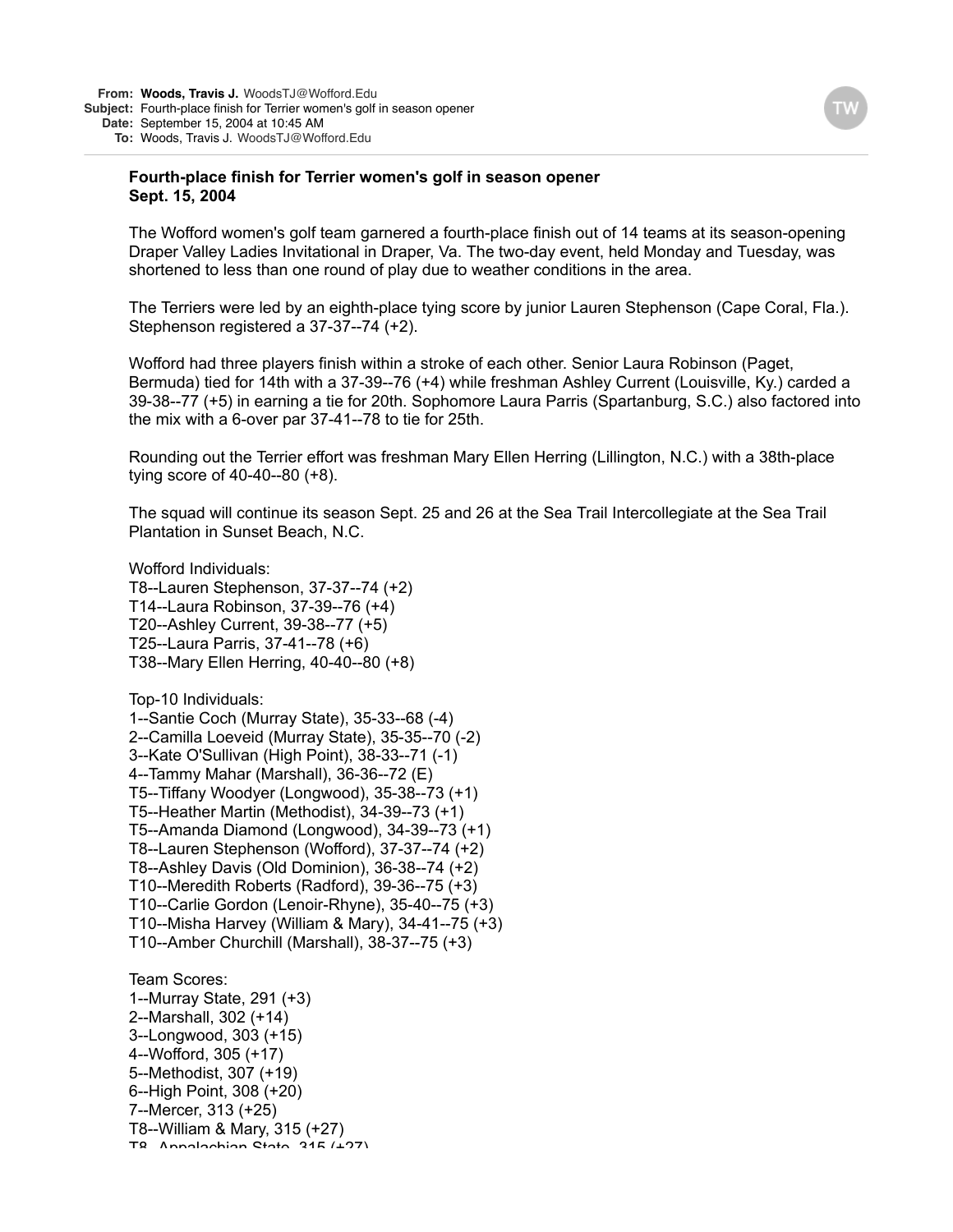$T$  Ta--Appalachian State, 315 ( $T$ 27) 10--Radford, 317 (+29) 11--Belmont, 318 (+30) 12--Lenoir-Rhyne, 320 (+32) 13--Old Dominion, 328 (+40) 14--The Citadel, 336 (+48)

# *Travis Woods*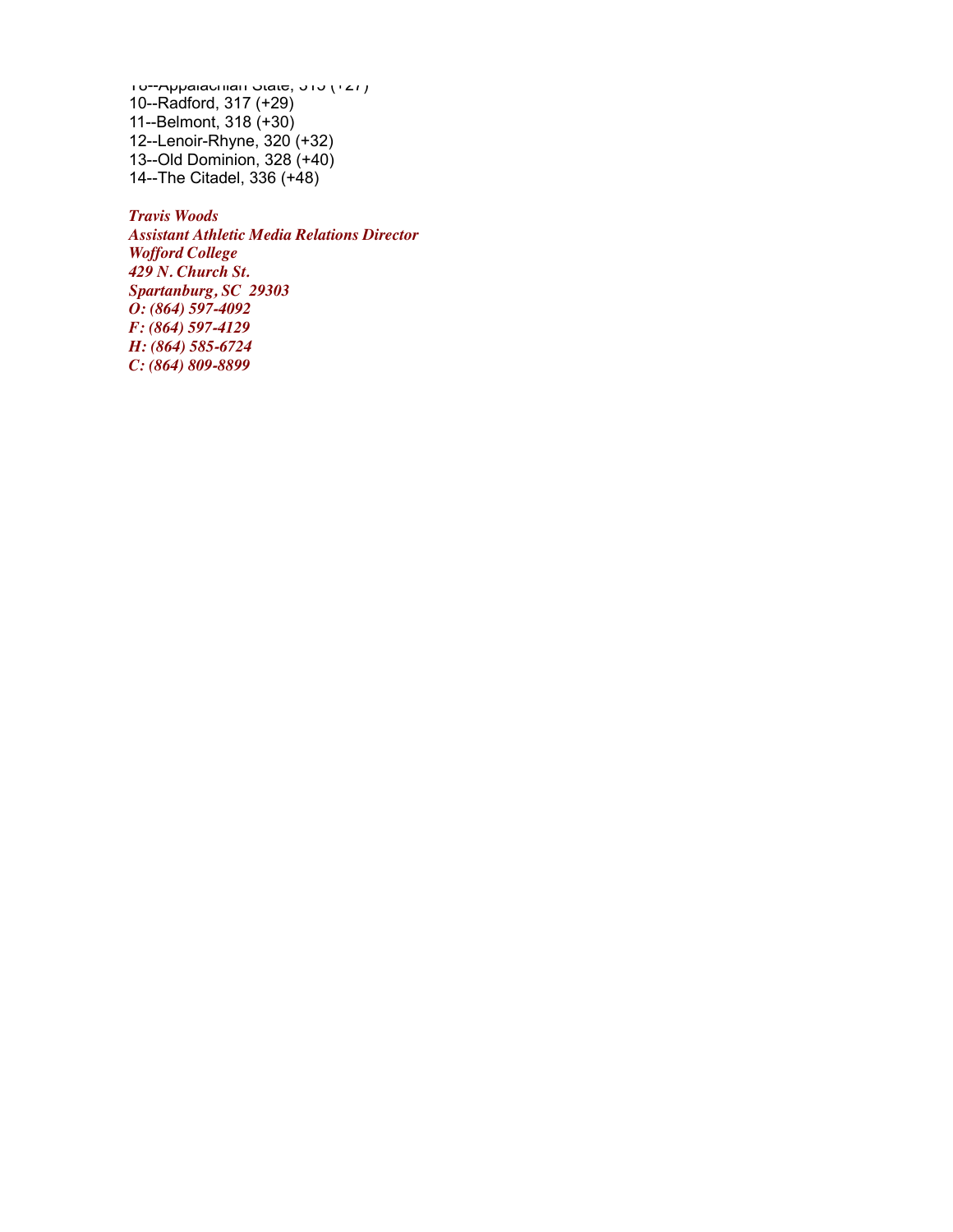#### **Terrier women's golfers continue season this weekend Sept. 23, 2004**

After a 4th-place showing at the season-opening Draper Valley Ladies Invitational, the Wofford women's golf team will resume its season tomorrow and Sunday at the Sea Trail Intercollegiate in Sunset Beach, N.C. The two-day event will be played at the Sea Trail Plantation and is hosted by fellow Southern Conference school Elon.

"Everyone has really been playing well," said associate director of golf Angie Ridgeway. "After we got off to such a good start at the season opener, we were disappointed we couldn't finish it. However, we are planning to pick up where we left off even though it is two weeks later."

At the rain-shortened tournament two weeks ago, junior Lauren Stephenson (Cape Coral, Fla.) led the Terriers with a 2-over par 74 to tie for eighth place in the individual standings.

Senior Laura Robinson (Paget, Bermuda) tied for 14th (+4) and freshman Ashley Current (Louisville, Ky.) tied for 20th to give Wofford three shooters in the top 20.

Once play is completed this weekend, the Terriers will return to Spartanburg before hosting their first fall tournament, the Coca-Cola C2-Wofford Autumn Invitational, Oct. 11-12, at Three Pines Country Club in Woodruff, S.C.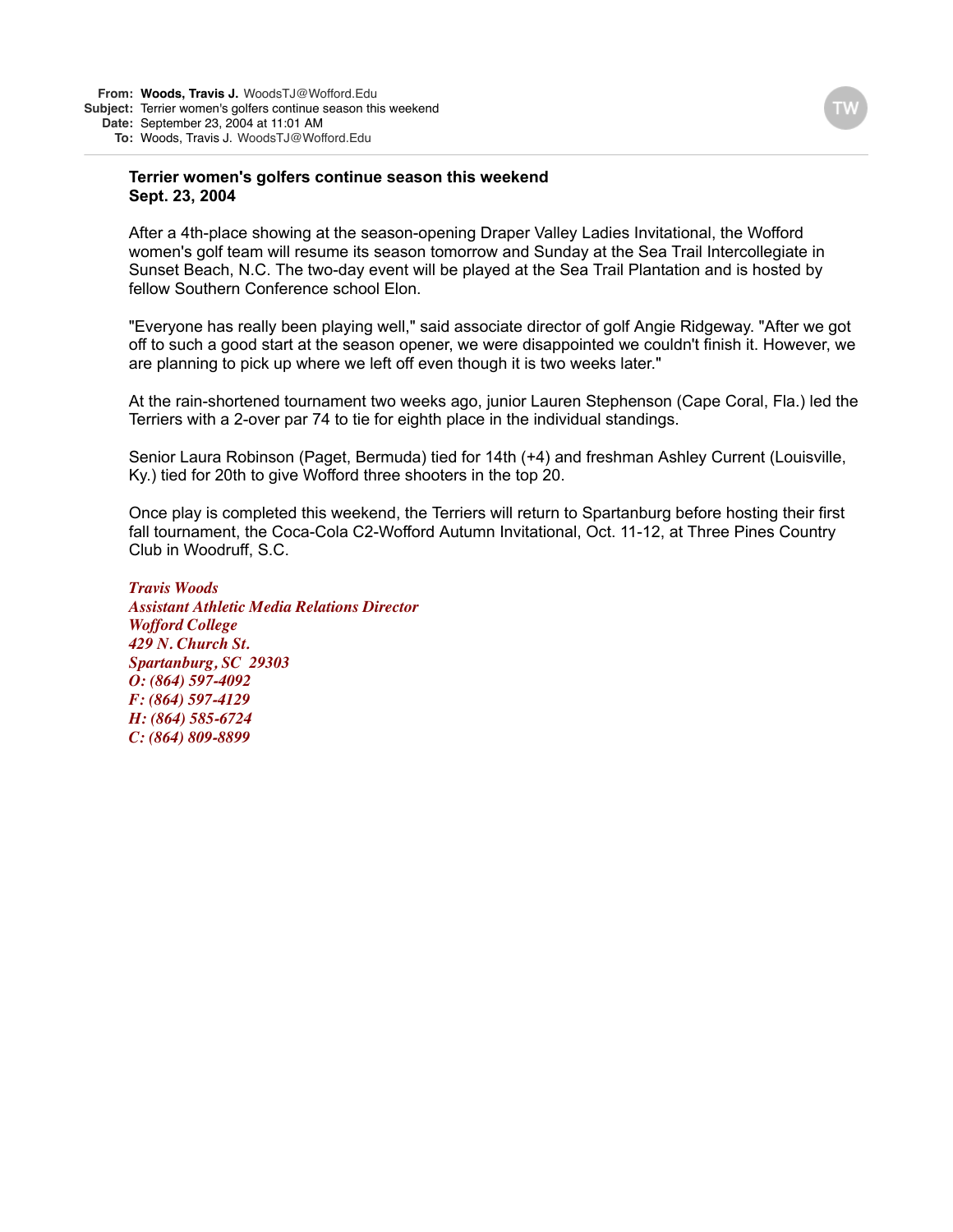**To:** Woods, Travis J. WoodsTJ@Wofford.Edu

#### **Stephenson and Current lead Terrier women's golf during day one Sept. 25, 2004**

A pair of 7-over par 79s by two Wofford women's golfers highlight the squad's third-place tie after day one at the Sea Trail Women's Intercollegiate in Sunset Beach, N.C.

Junior Lauren Stephenson (Cape Coral, Fla.) posted a 39-40--79 (+7) and freshman Ashley Current (Louisville, Ky.) carded a 42-37--79 (+7) to tie four others for 12th place in the individual standings.

The Terriers also saw senior Laura Robinson (Paget, Bermuda) notch a 41-41--82 (+10) to tie for 27th and sophomore Laura Parris (Spartanburg, S.C.) tie for 37th with an 11-over par 42-41--83.

Rounding out the Wofford scoring was freshman Mary Ellen Herring (Lillington, N.C.) with a 46-46--92  $(+20)$ .

After day one, the Terriers are tied with Southern Conference foe and host Elon and are just three shots out of second place.

The two-day tournament will conclude tomorrow at the William Byrd Course at the Sea Trail Plantation.

#### Wofford Individuals:

```
T12--Lauren Stephenson--39-40--79 (+7)
T12--Ashley Current--42-37--79 (+7)
T27--Laura Robinson--41-41--82 (+10)
T37--Laura Parris--42-41--83 (+11)
T83--Mary Ellen Herring--46-46--92 (+20)
```

```
Top 10 Individuals:
T1--Petra Nystrom--Longwood--75 (+3)
T1--Jessie Vincent--N.C. State (B)--75 (+3)
T3--Tiffany Woodyer--Longwood--76 (+4)
T3--Meredith Roberts--Radford--76 (+4)
T3--Kate O'Sullivan--High Point--76 (+4)
T3--Tracy Hancock--The Citadel--76 (+4)
T7--Leslie Stubblefield--N.C. State (B)--77 (+5)
T7--Samantha Widmer--Elon--77 (+5)
T9--Tara Watt--Gardner-Webb--78 (+6)
T9--Stephanie Hicks--Longwood--78 (+6)
T9--Tucker McCarthy--Longwood--78 (+6)
* - competing as an individual
Team Scores:
1--Longwood--307 (+19)
2--N.C. State (B)--321 (+33)
T3--Wofford--323 (+35)
T3--Elon--323 (+35)
5--Gardner-Webb--325 (+37)
6--High Point--327 (+39)
T7--Appalachian State--333 (+45)
T7--Rutgers--333 (+45)
T7--Winthrop--333 (+45)
T10--Pfeiffer--337 (+49)
T10 The Citadel-237 (140)
```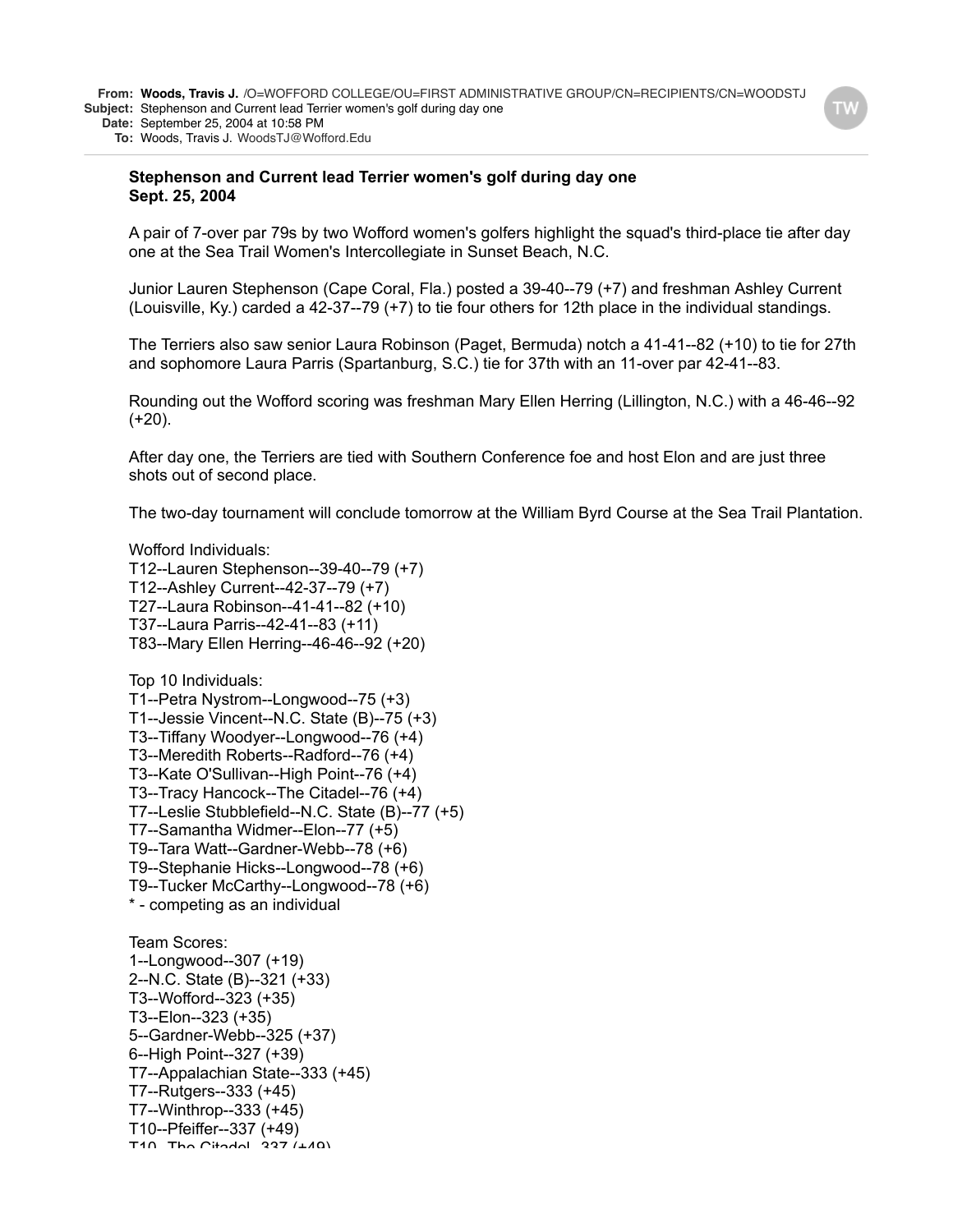$T$ 110--The Citadel--337 ( $T+3$ ) 12--Georgetown (B)--339 (+51) 13--Wagner--341 (+53) T14--Radford--342 (+54) T14--Columbia--342 (+54) T16--Tusculum--345 (+57) T16--Jacksonville--345 (+57) 18--Lenoir-Rhyne--347 (+59) 19--Hampton--384 (+96) 20--Tennessee State--385 (+97)

## *Travis Woods*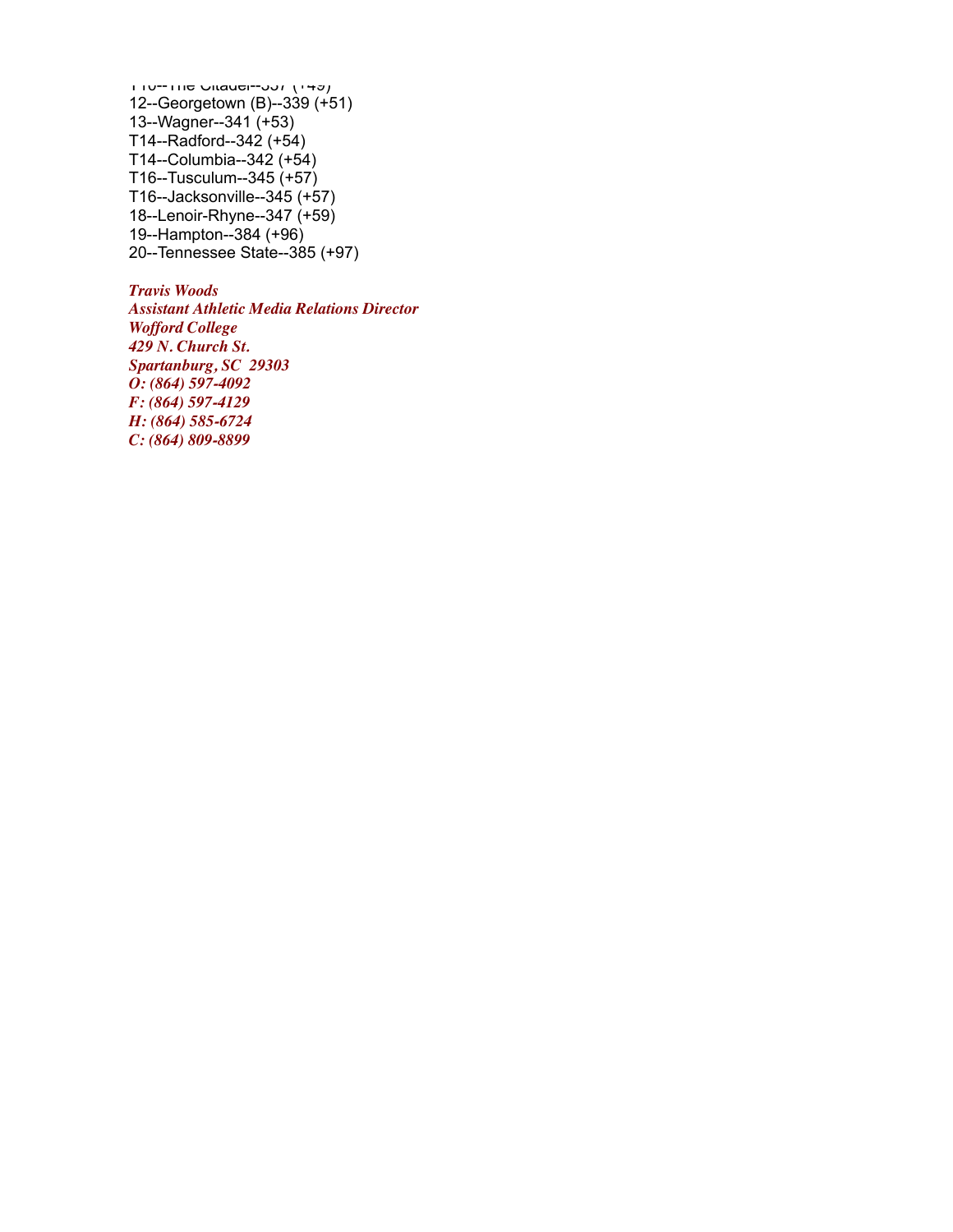#### **Wofford women's golf to host first fall tournament Oct. 10, 2004**

The Wofford women's golf team will host its first fall tournament, the Coca-Cola C2-Wofford Autumn Invitational, tomorrow and Tuesday at the Three Pines Country Club in Woodruff, S.C. The Terriers will welcome The Citadel, Gardner-Webb, Jacksonville, Radford and Winthrop to the two-day, two-round event.

"We are excited about hosting the tournament," said associate director of golf Angie Ridgeway. "It will give us a chance to play on our home turf and compete against some quality opponents. I think we're all excited about the event."

Wofford has started its fall slate with success in its first two tournaments. At the season-opening Draper Valley Ladies Invitational in Draper, Va., the Terriers finished in fourth place and junior Lauren Stephenson (Cape Coral, Fla.) tied for eighth individually.

The squad then followed that effort up with a third-place showing at the Sea Trail Women's Intercollegiate in Sunset Beach, N.C. Freshman Ashley Current (Louisville, Ky.) paced Wofford with a tie for second place.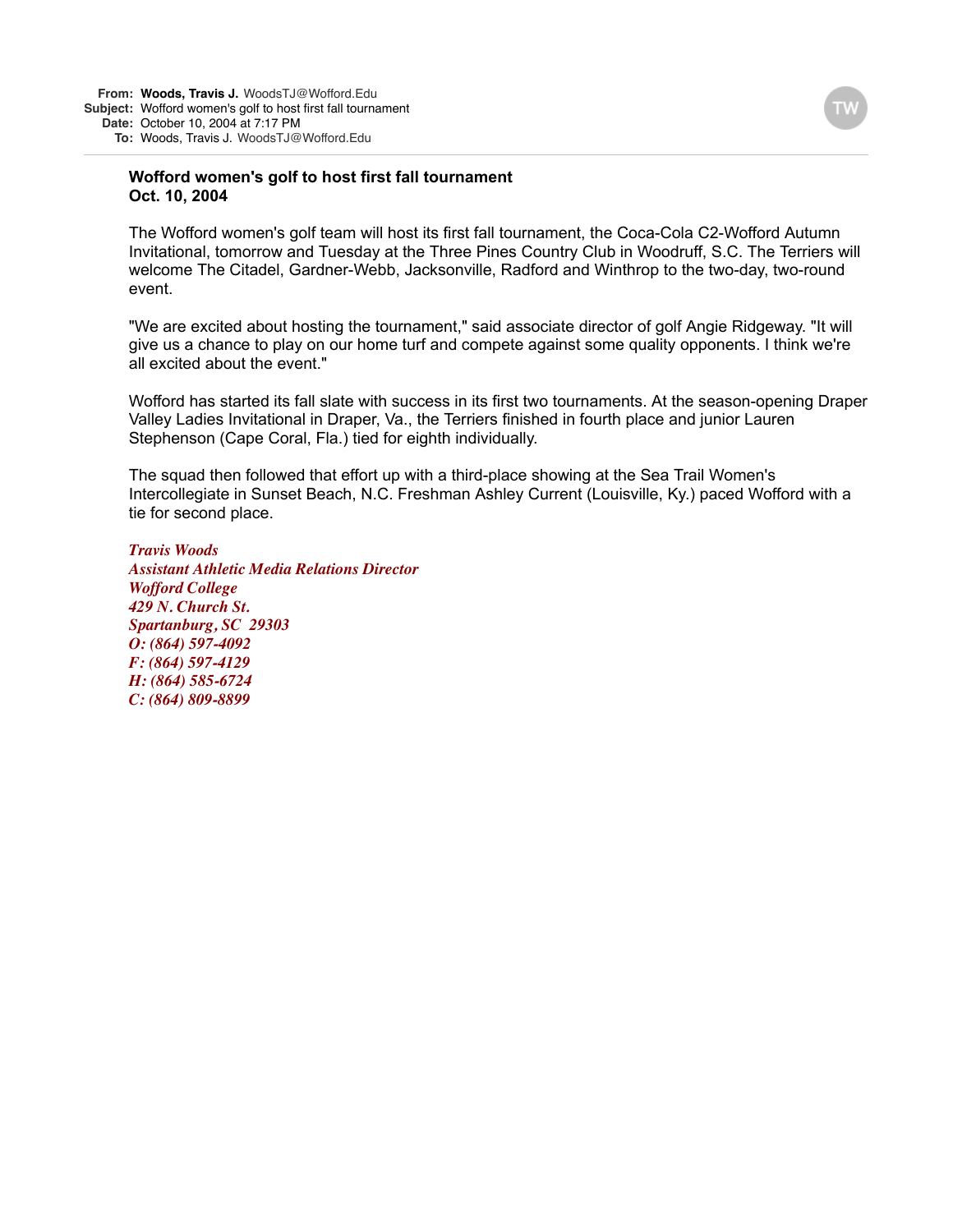**Date:** October 11, 2004 at 4:39 PM

**To:** Woods, Travis J. WoodsTJ@Wofford.Edu

#### **Three Terriers in top four after day one of women's golf action Oct. 11, 2004**

Sophomore Laura Parris (Spartanburg, S.C.) led a trio of Terrier women's golfers in the top four with a 3-over-par 75 (40-35) on day one at the Coca-Cola C2-Wofford Autumn Invitational at Three Pines Country Club in Woodruff, S.C.

Parris finished a stroke ahead of teammates Ashley Current (Louisville, Ky.) and Laura Robinson (Paget, Bermuda). The duo each carded a 76, 41-35 for Current and 38-38 for Robinson, to tie Gardner-Webb's Tara Watt for second place at 4-over-par.

Junior Lauren Stephenson (Cape Coral, Fla.) registered a 16th-place tying score of 40-43--83 (+11) while freshman Mary Ellen Herring (Lillington, N.C.) rounded out the Terrier scores with a 19th-place tying mark of 41-43--84 (+12).

The two-day, 36-hole event will conclude tomorrow with the first tee time set for 8:30 a.m. The leaders are due to tee off at 9:42 a.m.

Wofford Individuals: 1--Laura Parris, 40-35--75 (+3) T2--Ashley Current, 41-35--76 (+4) T2--Laura Robinson, 38-38--76 (+4) T16--Lauren Stephenson, 40-43--83 (+11) T19--Mary Ellen Herring, 41-43--84 (+12)

Top-10 Individuals:

1--Laura Parris (Wofford), 40-35--75 (+3) T2--Ashley Current (Wofford), 41-35--76 (+4) T2--Laura Robinson (Wofford), 38-38--76 (+4) T2--Tara Watt (Gardner-Webb), 39-37--76 (+4) 5--Kady Steele (Gardner-Webb), 40-38--78 (+6) T6--Morgan Reich (Winthrop), 42-37--79 (+7) T6--Tracy Hancock (The Citadel), 41-38--79 (+7) T6--Kayla Bowsher (The Citadel), 38-41--79 (+7) T6--A.J. Cunningham (Winthrop), 40-39--79 (+7) T10--Jenny Brake (Winthrop), 39-41--80 (+8) T10--Dana Doganes (Radford), 40-40--80 (+8) T10--Shannon Hopkins (Winthrop), 39-41--80 (+8)

Team Scores: 1--Wofford, 310 (+22) 2--Winthrop, 318 (+30) 3--The Citadel, 324 (+36) 4--Gardner-Webb, 325 (+37) 5--Radford, 328 (+40) 6--Jacksonville, 345 (+57)

*Travis Woods Assistant Athletic Media Relations Director Wofford College 429 N. Church St. Spartanburg, SC 29303 O: (864) 597-4092*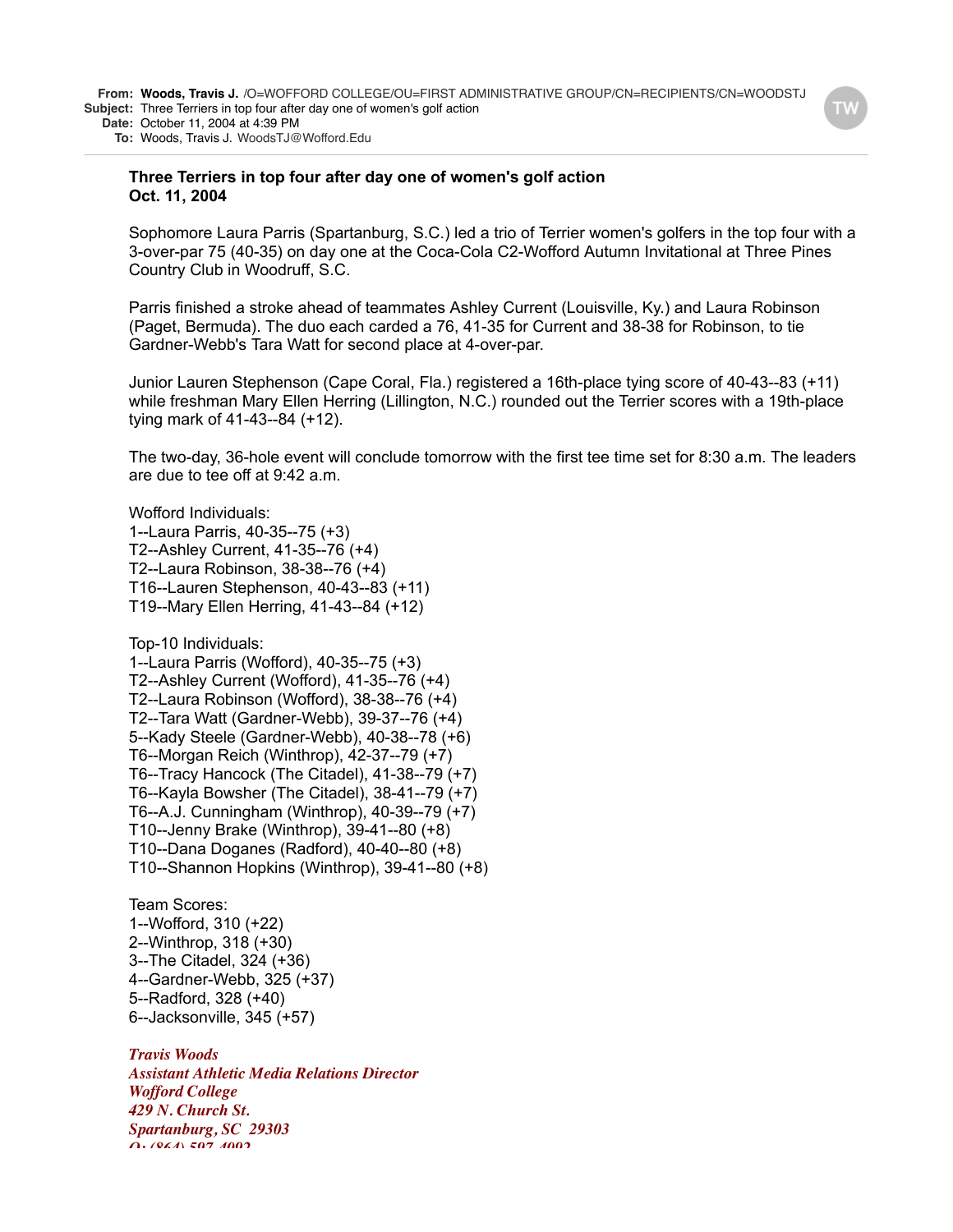*O: (864) 597-4092 F: (864) 597-4129 H: (864) 585-6724 C: (864) 809-8899*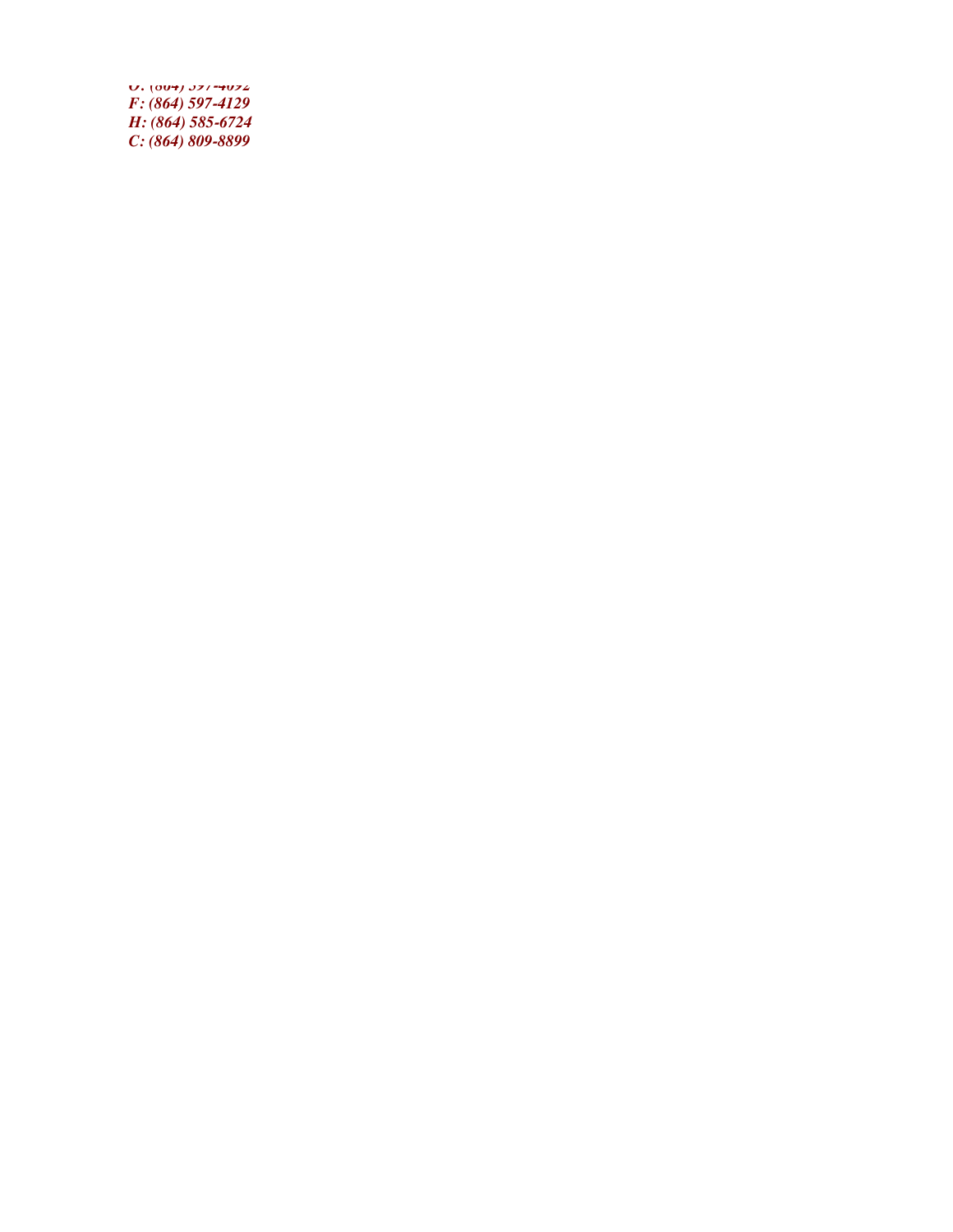#### **Wofford claims women's golf tournament title Oct. 12, 2004**

Senior Laura Robinson (Paget, Bermuda) sparked the Terrier women's golf team to a first-place result at the Coca-Cola C2-Wofford Autumn Invitational at Three Pines Country Club in Woodruff, S.C. Wofford shot a 51-over-par (310-317--627) to earn the program its first tournament crown.

Robinson finished second individually with a 76-75--151 (+7), two shots behind medalist Tara Watt of Gardner-Webb. Not far behind Robinson was teammate Laura Parris (Spartanburg, S.C.). The sophomore from Dorman High School carded a 75-79--154 (+10) to tie for third place.

Freshman Ashley Current (Louisville, Ky.) recorded an 11th-place tying 76-85--161 (+17) while junior Lauren Stephenson (Cape Coral, Fla.) garnered a 13th-place result with an 83-79--162 (+18).

Rounding out the Wofford contingent was freshman Mary Ellen Herring (Lillington, N.C.), who notched a pair of 84s (84-84--168) to tie for 18th place at 24-over-par.

The 627 score by the Terriers was six shots better than second-place Winthrop (318-315--633, +57).

Wofford will conclude its fall season at the Great Smokies Invitational, Oct. 18-19, at the Waynesville Country Club in Waynesville, N.C.

Wofford Individuals: 2--Laura Robinson, 76-75--151 (+7) T3--Laura Parris, 75-79--154 (+10) T11--Ashley Current, 76-85--161 (+17) T13--Lauren Stephenson, 83-79--162 (+18) T18--Mary Ellen Herring, 84-84--168 (+24)

Top-10 Individuals: 1--Tara Watt (Gardner-Webb), 76-73--149 (+5) 2--Laura Robinson (Wofford, 76-75--151 (+7) T3--Laura Parris (Wofford), 75-79--154 (+10) T3--Kady Steele (Gardner-Webb), 78-76--154 (+10) T5--Morgan Reich (Winthrop), 79-76--155 (+11) T5--Shannon Hopkins (Winthrop), 80-75--155 (+11) 7--Kayla Bowsher (The Citadel), 79-77--156 (+12) T8--Tracy Hancock (The Citadel), 79-80--159 (+15) T8--Stacy Brewer (Radford), 81-78--159 (+15) 10--Pamela Shelly (Jacksonville), 82-78--160 (+16)

Team Scores: 1--Wofford, 310-317--627 (+51) 2--Winthrop, 318-315--633 (+57) 3--Gardner-Webb, 325-314--639 (+63) 4--The Citadel, 324-330--654 (+78) 5--Radford, 328-333--661 (+85) 6--Jacksonville, 345-331--676 (+100)

*Travis Woods Assistant Athletic Media Relations Director Wofford College 429 N. Church St.*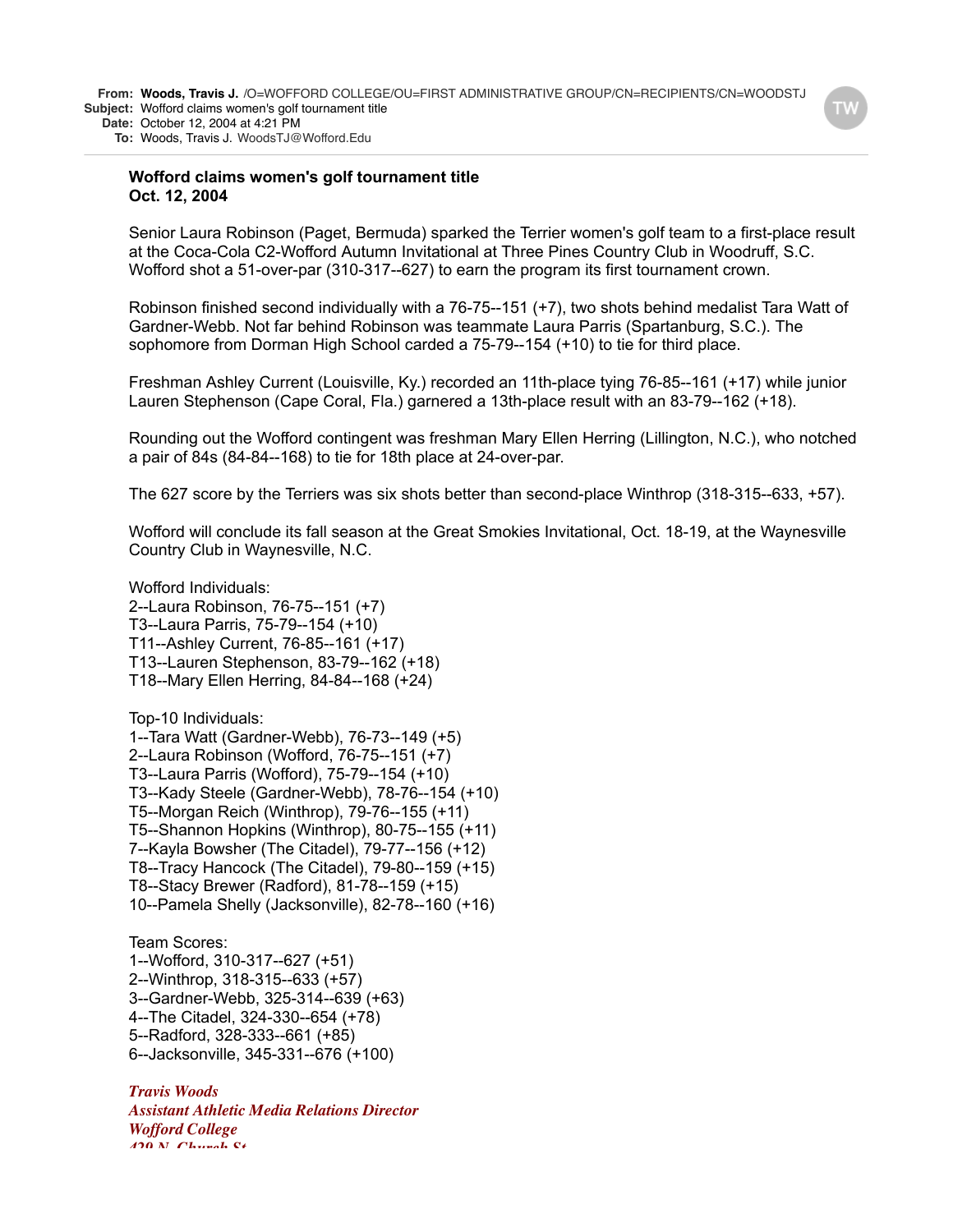*429 N. Church St. Spartanburg, SC 29303 O: (864) 597-4092 F: (864) 597-4129 H: (864) 585-6724 C: (864) 809-8899*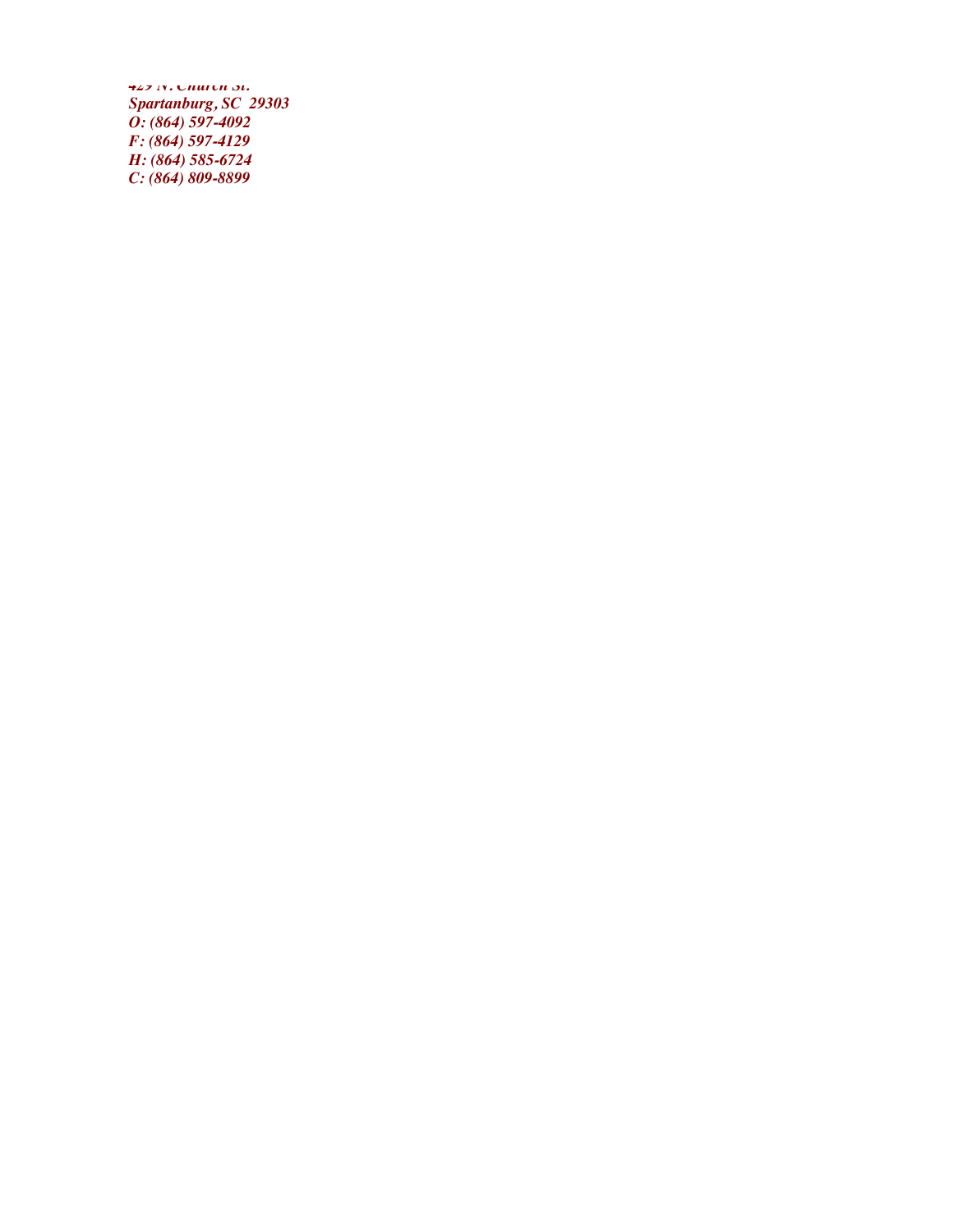### **Wofford women's golf closes fall season Oct. 18, 2004**

With three tournaments under its belt, the Wofford women's golf team will close the fall season at the Great Smokies Invitational at the Waynesville Country Club in Waynesville, N.C., today and tomorrow.

"We want to have a good showing based on our past results and which teams we will be facing," said associate director of golf Angie Ridgeway. "We're only taking four players but that does not mean our expectations have dropped. Everyone on the team is playing well. If we play up to our potential, we should fair well."

The Terriers captured the program's first tournament title at the Coca-Cola C2-Wofford Autumn Invitational this past week. It was Wofford's third straight top-five team finish, as it also earned fourth and third-place results.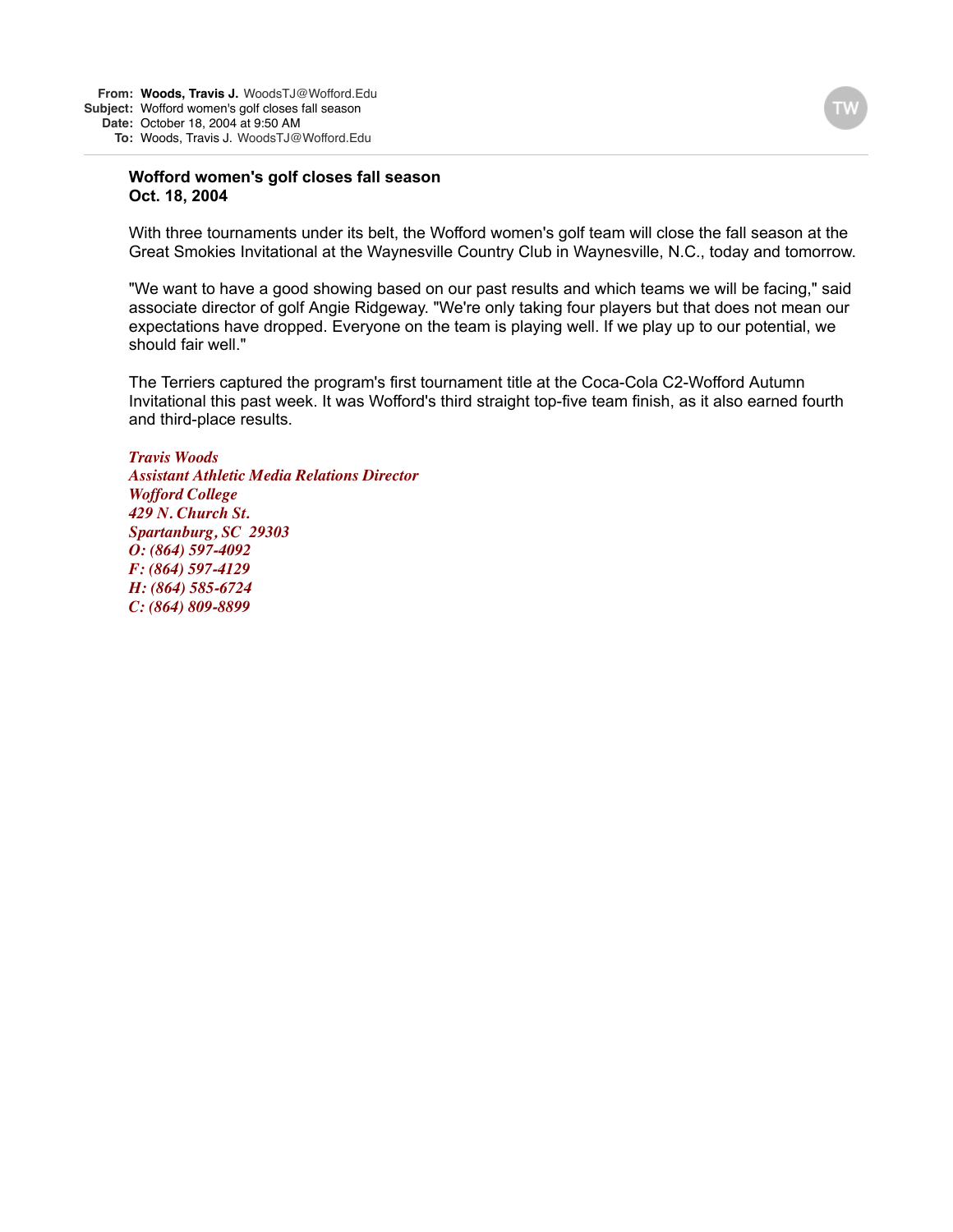#### **Wofford women's golf led by Parris on day one Oct. 18, 2004**

The Wofford women's golf team is in 18th place out of 24 teams following day one's competition at the Wachovia-Great Smokies Intercollegiate in Waynesville, N.C.

Leading the Terriers is sophomore Laura Parris (Spartanburg, S.C.). The Dorman High graduate is tied for 44th with a 6-over-par 78 (39-39).

Teammates Ashley Current (Louisville, Ky.) and Lauren Stephenson (Cape Coral, Fla.) are one shot behind her with a 7-over-par 79 with each recording a 40-39 to tie for 55th place.

Freshman Mary Ellen Herring (Lillington, N.C.) is tied for 112th with a 41-45--86 (+14).

The two-round, two-day event at the Waynesville Country Club will conclude tomorrow.

Wofford Individuals: T44--Laura Parris, 39-39--78 (+6) T55--Ashley Current, 40-39--79 (+7) T55--Lauren Stephenson, 40-39--79 (+7) T112--Mary Ellen Herring, 41-45--86 (+14) Top-10 Individuals: 1--Ashley Hovda (Western Carolina), 33-34--67 (-5) T2--Santie Koch (Murray State), 37-35--72 (E) T2--Taita Jreige (Xavier), 36-36--72 (E) T2--Bianca Melone (Western Carolina), 37-35--72 (E) T5--Maria Ringdahl (East Tennessee State), 35-38--73 (+1) T5--Stephanie Hicks (Longwood), 40-33--73 (+1) T5--Ashley Barton (East Tennessee State), 34-39--73 (+1) T5--Morgan Olds (Elon), 36-37--73 (+1) T5--Sarah Sparks (Xavier), 35-38--73 (+1) T10--Melissa Depuy (William & Mary), 36-38--74 (+2) T10--Megan French (Tennessee Tech), 35-39--74 (+2) T10--Melissa Juve (Dayton), 34-40--74 (+2) T10--Anna Stocker (Appalachian State), 39-35--74 (+2) T10--Natalia Giraldo (East Tennessee State), 37-37--74 (+2) T10--Ilka Loubser (Murray State), 36-38--74 (+2) Team Scores: 1--Western Carolina, 291 (+3) 2--Murray State, 297 (+9) 3--Xavier, 299 (+11) T4--East Tennessee State, 301 (+13) T4--Tennessee Tech, 301 (+13) 6--Elon, 303 (+15) 7--William & Mary, 306 (+18) 8--Gardner-Webb, 308 (+20) 9--Eastern Kentucky, 309 (+21)

10--Longwood, 310 (+22) 11--Samford, 311 (+23)

12--Appalachian State, 313 (+25)

12  $Cinpoint$  316  $(1.28)$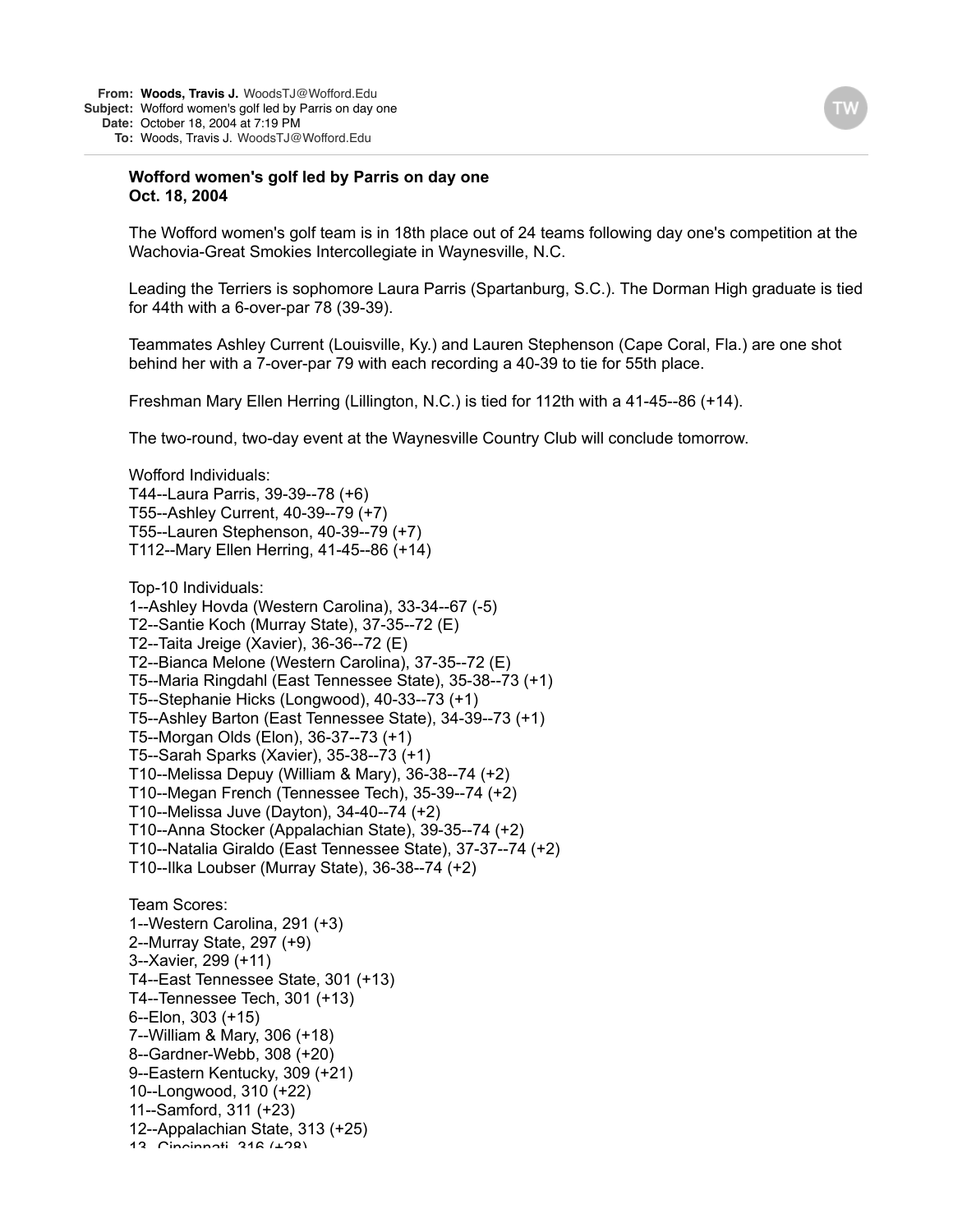$13$ -Cincinnati, 310 ( $\tau$ 20) T14--Western Kentucky, 318 (+30) T14--South Alabama, 318 (+30) T14--Austin Peay State, 318 (+30) 17--Lipscomb, 320 (+32) 18--Wofford, 322 (+34) 19--Belmont, 324 (+36) 20--Dayton, 325 (+37) 21--High Point, 326 (+38) 22--Loyola (Ill.), 330 (+42) 23--Evansville, 331 (+43) 24--Mobile, 354 (+66)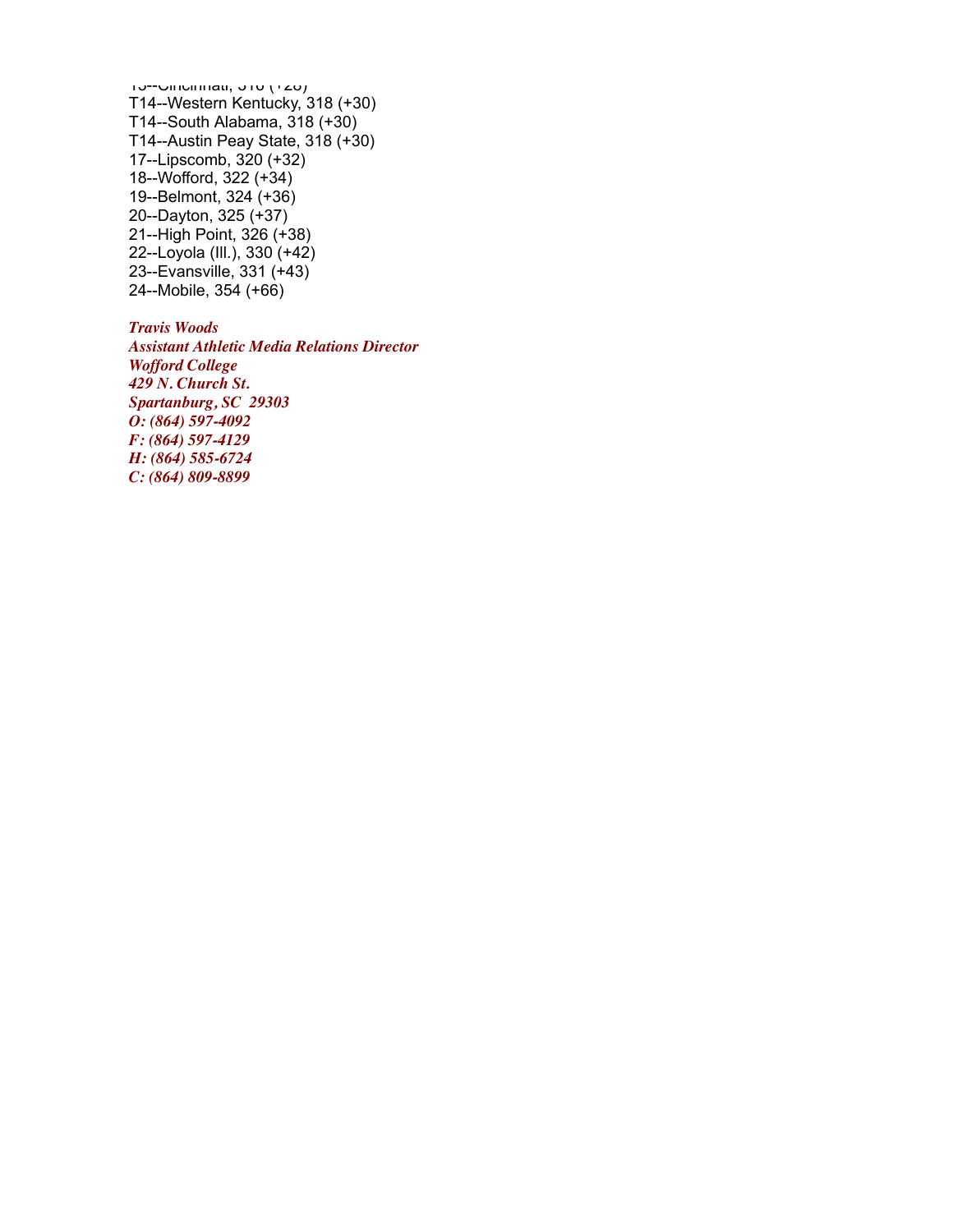**Date:** October 19, 2004 at 10:07 AM

**To:** Woods, Travis J. WoodsTJ@Wofford.Edu

#### **Robinson to represent Bermuda in World Amateur Team Championship Oct. 19, 2004**

Wofford women's golfer Laura Robinson (Paget, Bermuda) will represent her home country in the World Amateur Team Championship, Oct. 20-23, at the Rio Mar Country Club in Rio Grande, Puerto Rico.

The tournament will take place at two courses at the country club. The Ocean course is slated for 6,076 yards, and the River course is set for 5,854 yards, both at par 72.

Each country which competes sends three participants for the 72-hole stroke play format. The lowest two scores per nation for the 51 women's teams count towards the Espirito Santo Trophy.

"This is like a major championship for amateur golf and that's the way we plan to treat it," said Sidney Wolf, president of the Puerto Rico Golf Association.

In order to be eligible for the event, players must be amateur golfers under the Rules of Amateur Status of either The Royal and Ancient Golf Club in St. Andrews, Scotland, or the U.S. Golf Association.

"It's a huge honor for her," said Terrier associate director of golf Angie Ridgeway. "To have a member of your own program is any type of world event is tremendous. We are all proud of her no matter what she accomplishes during the event. She certainly has the talent to play with anyone there."

Wofford is concluding its fall season today at the Great Smokies Invitational in Waynesville, N.C. In their previous three fall tournaments, the Terriers have increased their team finish each time. After starting the campaign in fourth, they registered a third-place finish before capturing the program's first tournament title with a first-place result at the Coca-Cola C2-Wofford Autumn Invitational last week.

At the home event, Robinson garnered a second-place finish with a 7-over-par 151. She is tied for the team lead with a 78.6 stroke average through the first three fall tournaments.

She will be allowed to carry her Wofford golf bag during the World Amateur Team Championship.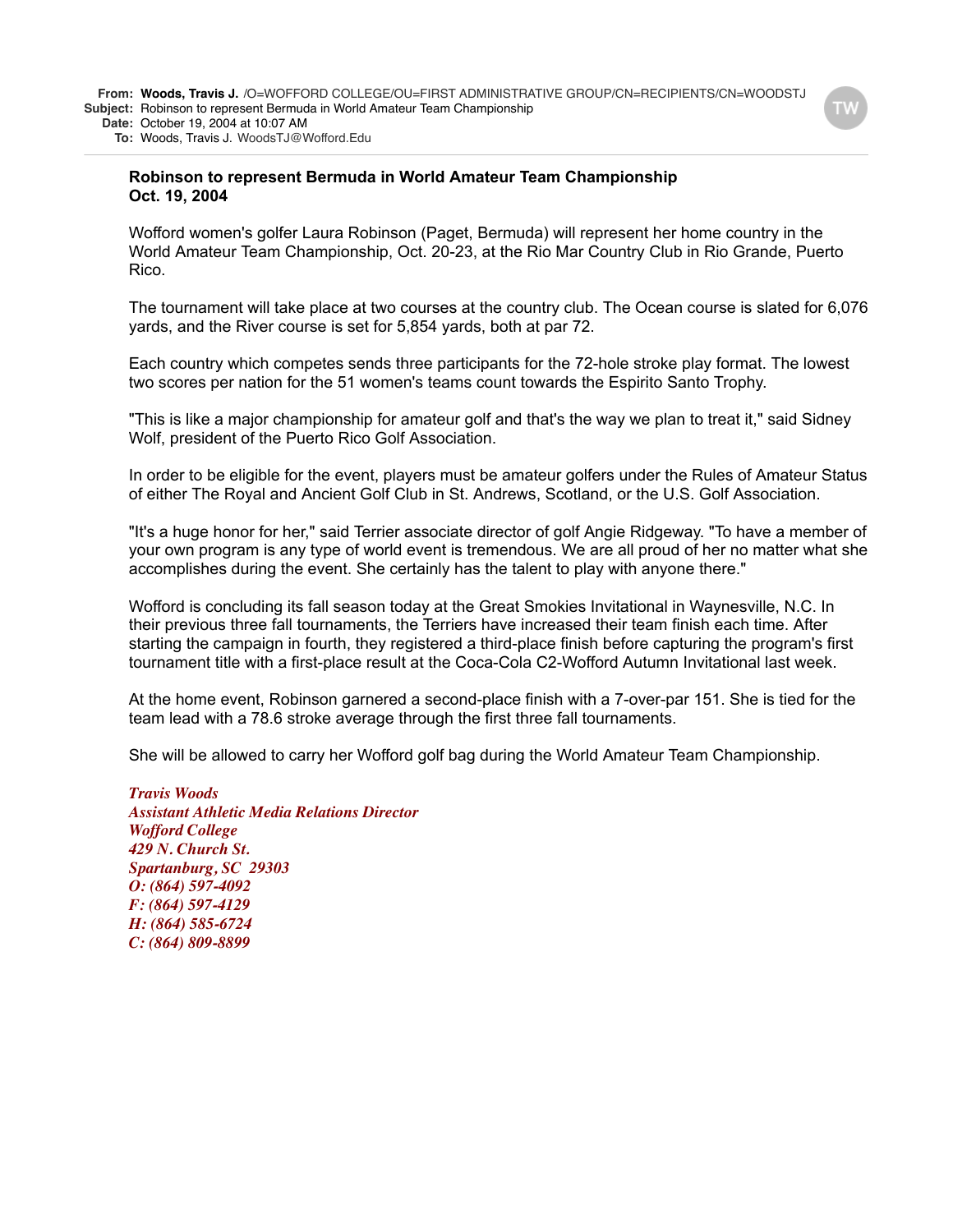**From: Woods, Travis J.** /O=WOFFORD COLLEGE/OU=FIRST ADMINISTRATIVE GROUP/CN=RECIPIENTS/CN=WOODSTJ **Subject:** Second round of women's golf tournament cancelled **Date:** October 19, 2004 at 1:56 PM

**To:** Woods, Travis J. WoodsTJ@Wofford.Edu

#### **Second round of women's golf tournament cancelled Oct. 19, 2004**

Due to inclement weather, the second and final round of the Wachovia-Great Smokies Intercollegiate in Waynesville, N.C., has been cancelled. The first round was completed yesterday at the Waynesville Country Club.

In the event, sophomore Laura Parris (Spartanburg, S.C.) finished as the top Terrier with a 6-over-par 78. Wofford placed 18th out of the 24 teams.

The tournament was the final fall event for the Terriers. They concluded their four events in six total rounds and captured the Coca-Cola C2-Wofford Autumn Invitational, Oct. 11-12, in Woodruff, S.C.

The Terriers will next play when they open their spring schedule, Feb. 26-27, at the Bethune-Cookman Spring Invitational in Daytona Beach, Fla.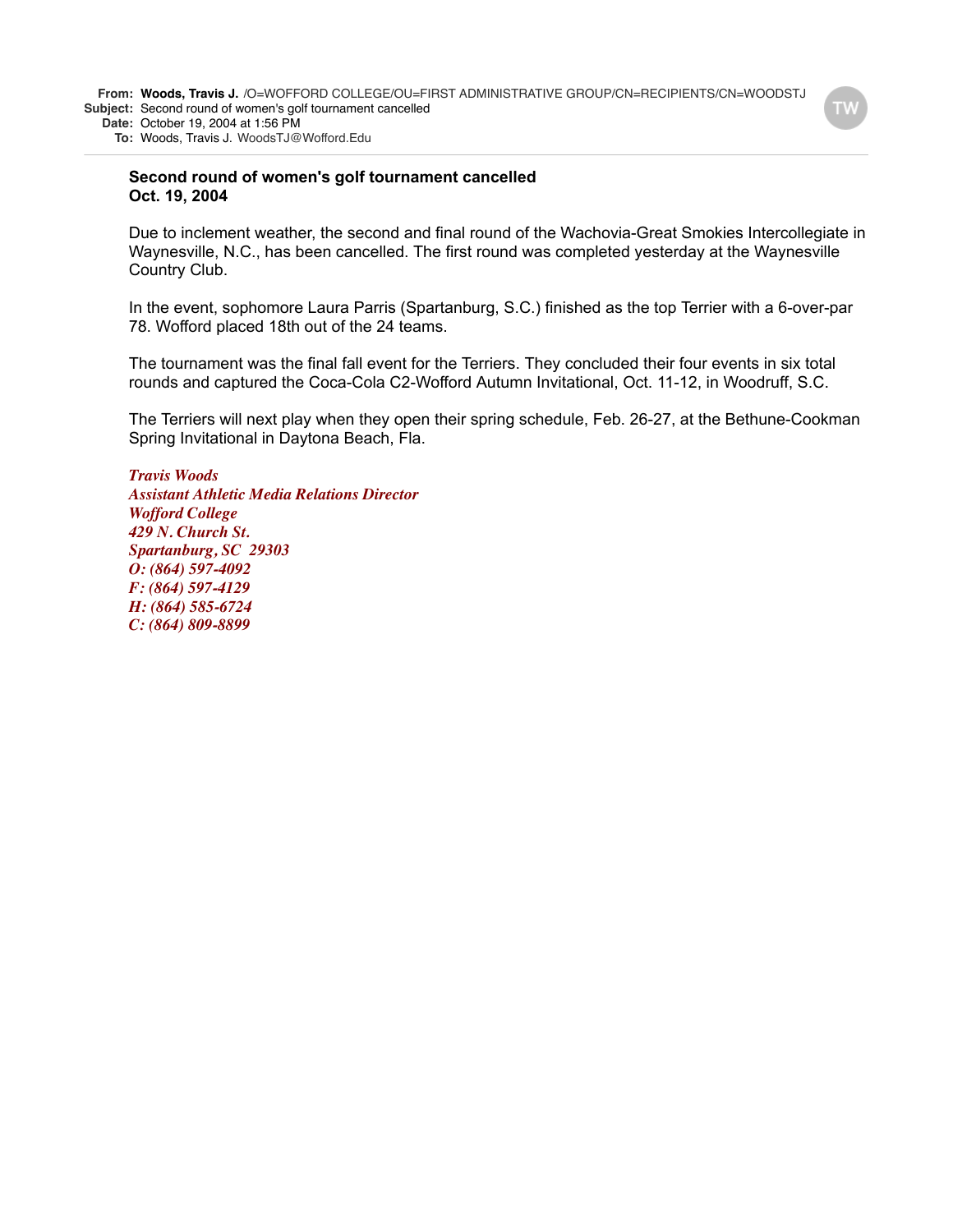**Robinson finishes first day of world event Oct. 20, 2004**

As one of three players representing Bermuda, senior Wofford women's golfer Laura Robinson has completed day one competition at the World Amateur Team Championship today in Rio Grande, Puerto Rico. Robinson hails from the Bermudian city of Paget.

She registered an 18-hole score of 84, a 12-over-par round of 43-41. Robinson tallied birdies on the par-4 sixth hole and par-5 10th hole.

She tied teammate Kim Botelho with her tally, and the pair finished two shots behind Ebonie Burgess for the top Bermudian score.

The four-day event will continue through Saturday.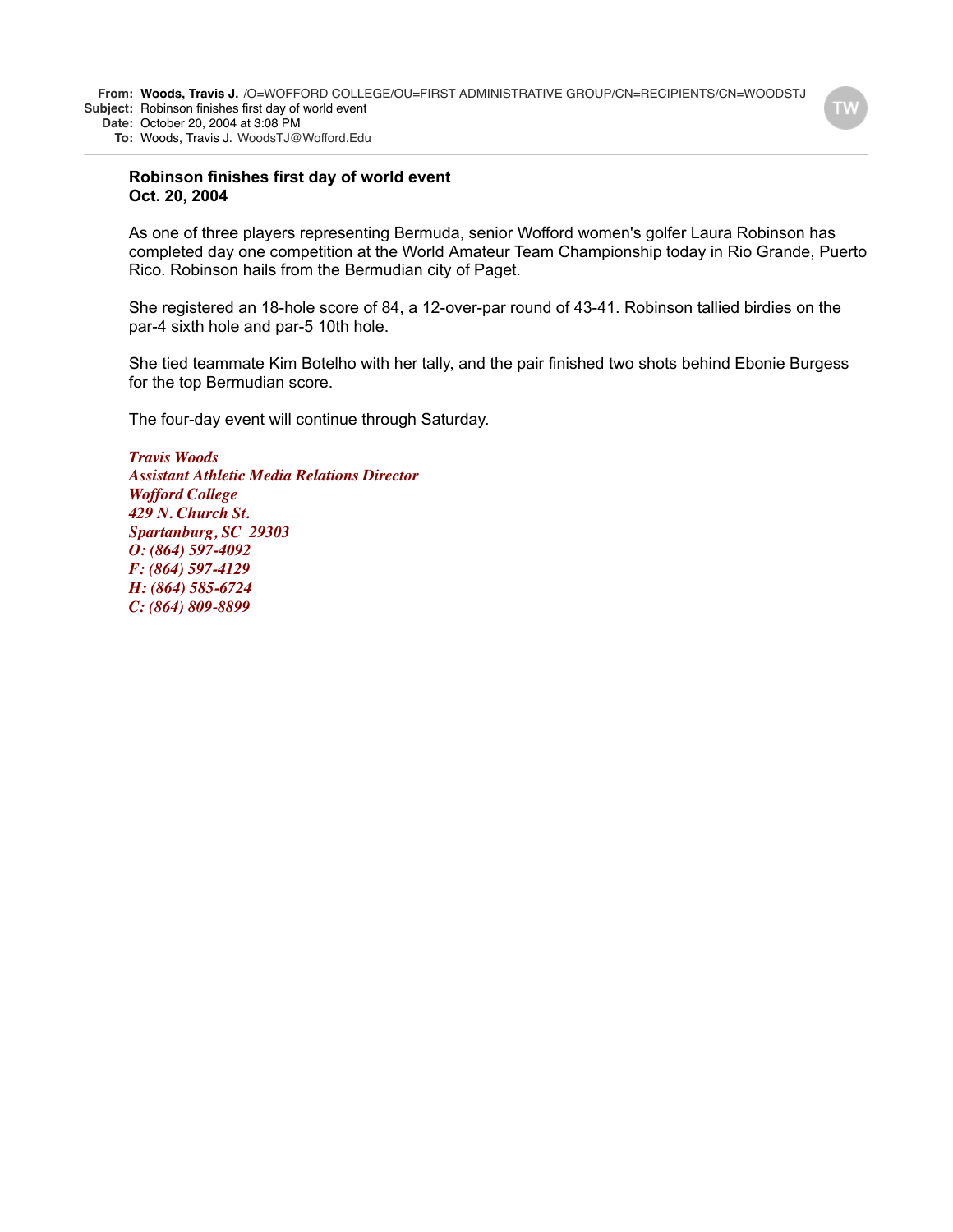#### **Wofford women's golf rearranges spring schedule Oct. 20, 2004**

The Wofford women's golf program and associate director of golf Angie Ridgeway have announced changes to the upcoming spring schedule.

The Terriers have added a March 10-13 event, the St. Croix Collegiate Classic in St. Croix, Virgin Islands, to the slate. The tournament will take place at the Carambola Golf Club.

Additionally, Wofford will participate in its second Draper Valley event with the Draper Valley Intercollegiate, April 4-5, at the Draper Valley Golf Club in Draper, Va.

The program also dropped its participation from the EKU Lady Colonel Classic, April 7-9, at the Arlington Golf Club in Richmond, Ky.

The revised 2005 spring schedule is below.

2005 Wofford women's golf schedule: Feb. 26-27, Bethune-Cookman Spring Invitational, Daytona Beach, Fla. March 5-6, Coca-Cola Terrier Intercollegiate, Spartanburg, S.C. March 10-13, St. Croix Collegiate Classic, St. Croix, Virgin Islands March 18-20, Shamrock Intercollegiate, Rock Hill, S.C. April 4-5, Draper Valley Intercollegiate, Draper, Va. April 22-24, Southern Conference Championship, Greenville, S.C.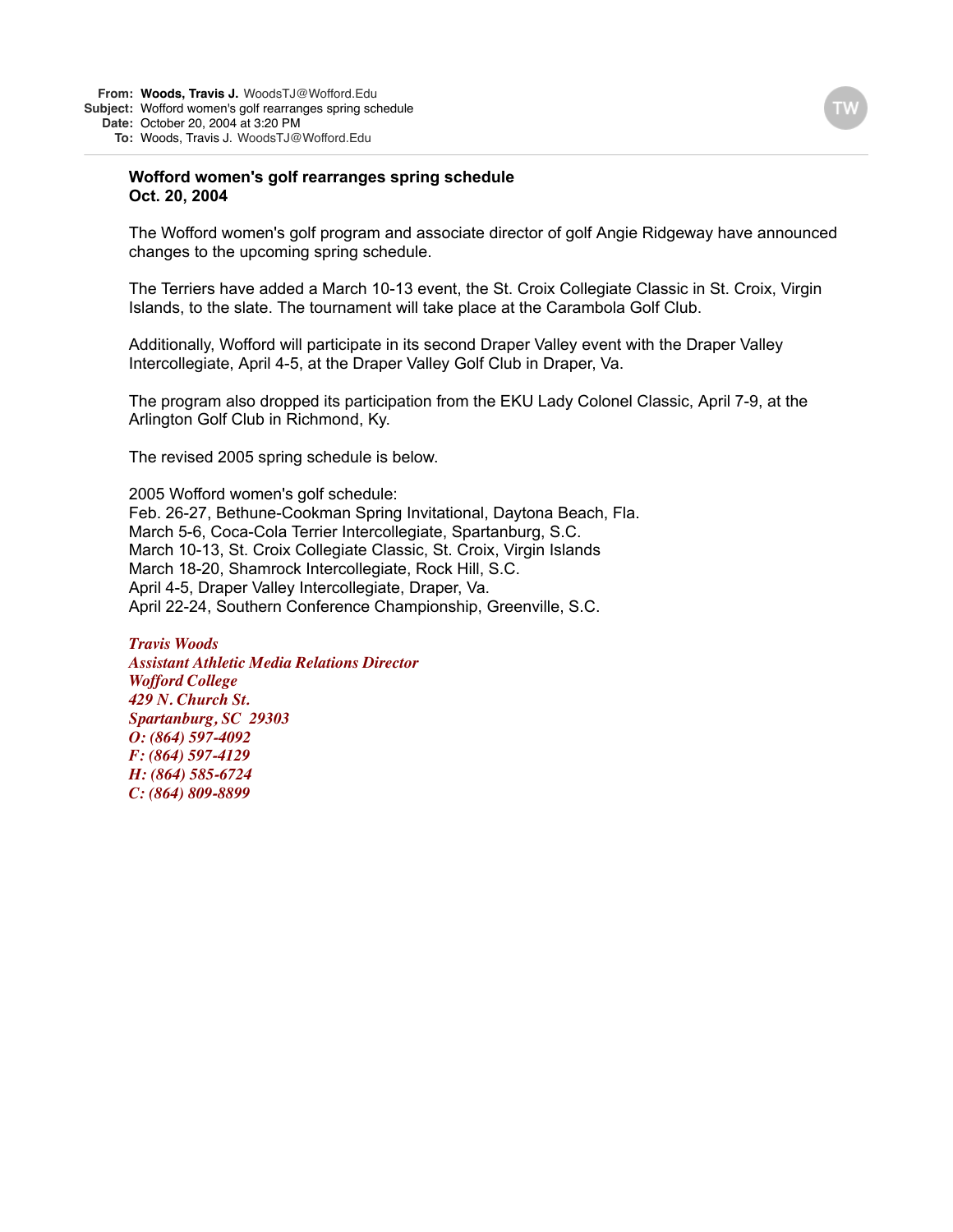#### **Second round complete for Robinson Oct. 21, 2004**

After firing a first-round 12-over-par 84, senior Laura Robinson (Paget, Bermuda) has completed her second round at the World Amateur Team Championship in Rio Grande, Puerto Rico.

Robinson, one of three Bermudians in the field, carded a 16-over-par 88 (47-41) during the second 18 holes. She played the River Course today at the Rio Grande Country Club, starting at hole 10.

On the back nine, she recorded a birdie on the 14th hole and parred holes 10, 12, 13 and 16. After making the turn, she parred holes two, four and five on the front nine.

Also competing for Bermuda today was Ebonie Burgess with a 9-over-par 81 and Kim Botelho with a 14-over-par 86.

The 51 nations competing in the event will continue the tournament through Saturday with the top two scores from each country counting each day.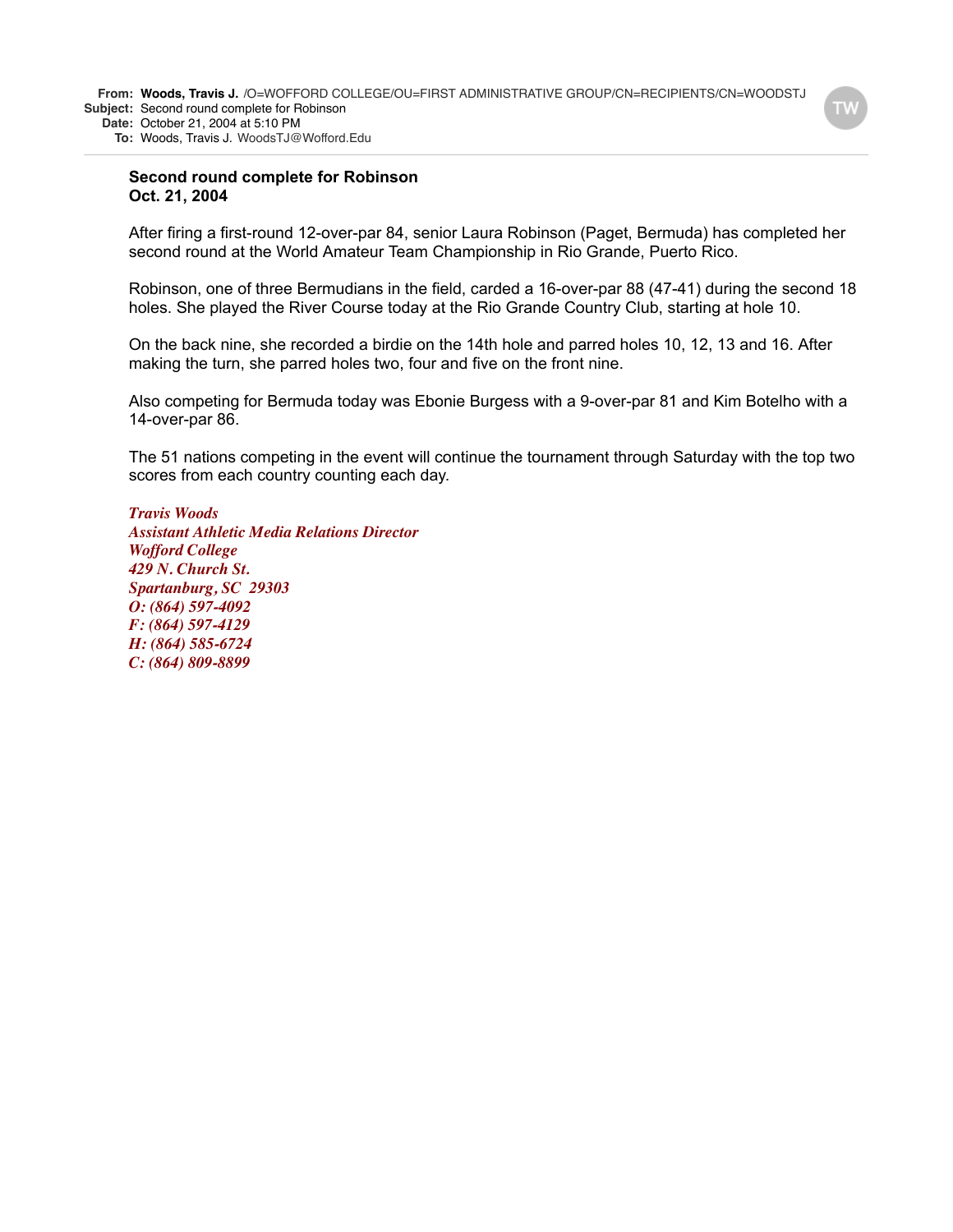**To:** Woods, Travis J. WoodsTJ@Wofford.Edu

#### **Robinson completes best round yet at world event Oct. 22, 2004**

After 36 holes of play, senior Wofford women's golfer Laura Robinson (Paget, Bermuda) posted an 8 over-par 80 during the third round for her best 18-hole effort thus far in the four-day, four-round World Amateur Team Championship in Rio Grande, Puerto Rico.

Robinson is one of three players representing her home country of Bermuda. She fired the nation's top score today at the Rio Grande Country Club's Ocean Course.

On the front nine, she recorded a 2-over-par 38 which included pars on all but the sixth and ninth holes. After making the turn to the back nine, she registered a 6-over par 42, including a birdie on the par-4 13th.

For the tournament, she has notched a 36-over-par score through 54 holes.

Also competing today for Bermuda were Ebonie Burgess (+9) and Kim Botelho (+12).

The event concludes tomorrow.